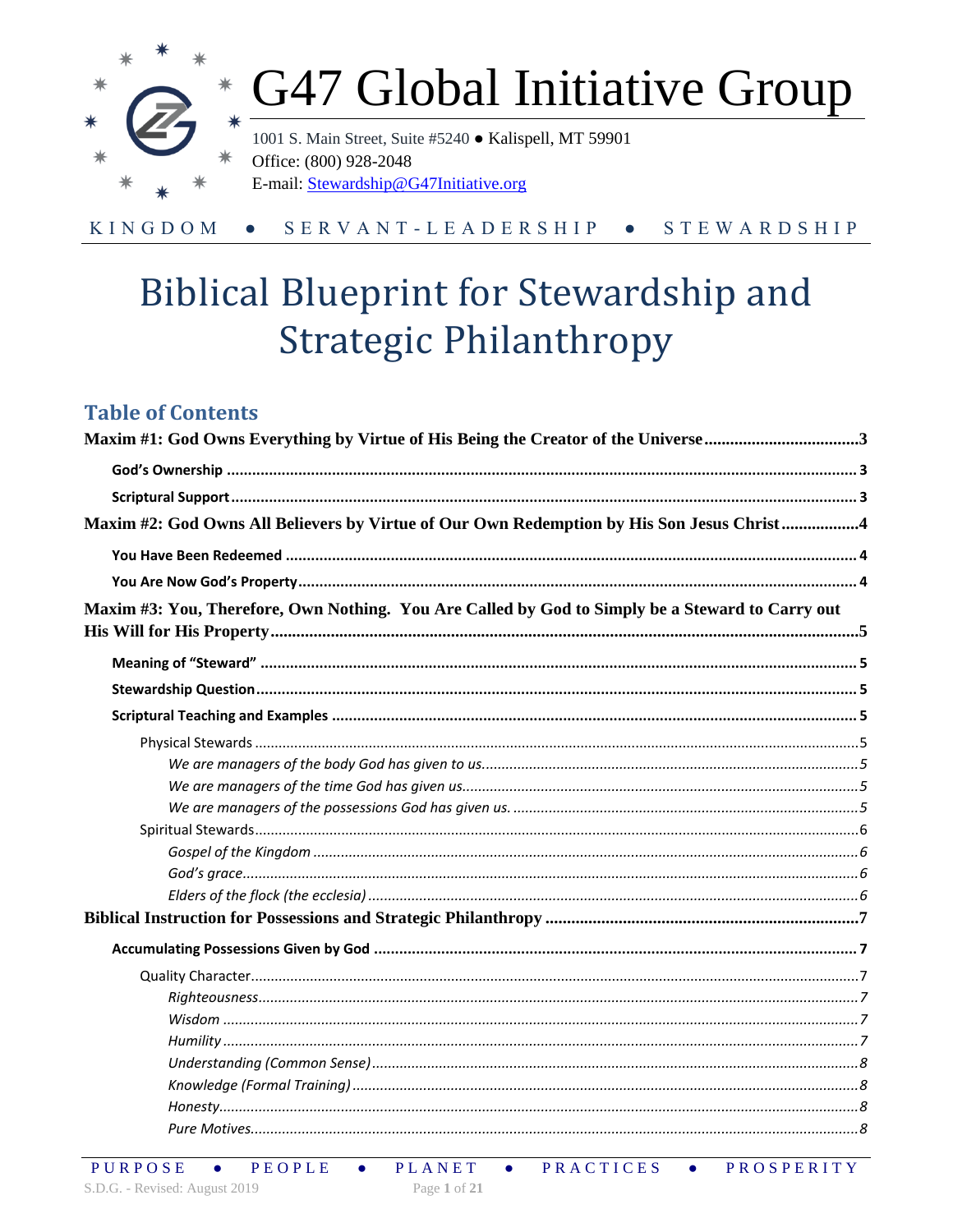| Transferring Possessions (Financial & Estate Planning) ……………………………………………………………………………… 14 |     |
|------------------------------------------------------------------------------------------|-----|
|                                                                                          |     |
|                                                                                          |     |
|                                                                                          |     |
|                                                                                          |     |
|                                                                                          |     |
|                                                                                          |     |
|                                                                                          |     |
|                                                                                          |     |
|                                                                                          |     |
|                                                                                          |     |
|                                                                                          |     |
|                                                                                          |     |
|                                                                                          |     |
| Damage Done in Pursuing Them                                                             | .18 |
|                                                                                          |     |
|                                                                                          |     |
|                                                                                          |     |
|                                                                                          |     |
|                                                                                          |     |
|                                                                                          |     |
|                                                                                          |     |
|                                                                                          |     |
|                                                                                          |     |
|                                                                                          |     |
|                                                                                          |     |
|                                                                                          |     |
|                                                                                          |     |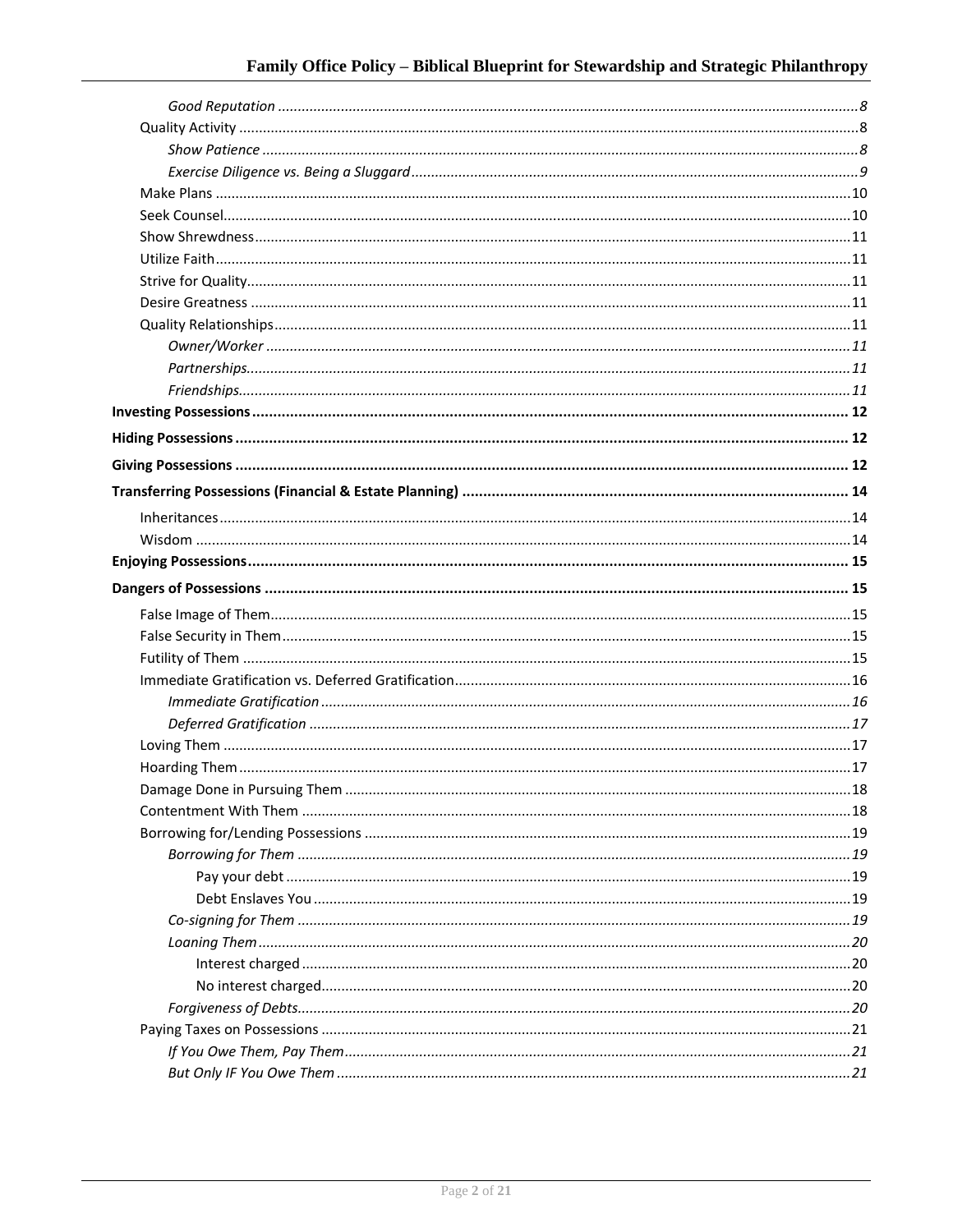## <span id="page-2-0"></span>**Maxim #1: God Owns Everything by Virtue of His Being the Creator of the Universe**

## <span id="page-2-1"></span>**God's Ownership**

- He owns the universe
- He owns the earth
- He owns all the things on the earth
- He owns all those who dwell on the earth

## <span id="page-2-2"></span>**Scriptural Support**

## Psalm 24:1 *A Psalm of David. The earth is the LORD's, and all it contains, the world, and those who dwell in it.*

Psalm 89:11

*The heavens are Thine, the earth also is Thine; the world and all it contains, thou hast founded them.* 

Genesis 1:1

*In the beginning God created the heavens and the earth.* 

*John 1:1-3*

*In the beginning was the Word, and the Word was with God, and the Word was God. He was in the beginning with God. All things came into being by Him, and apart from Him nothing came into being that has come into being.* 

Ephesians 3:9b *God, who created all things;* 

Colossians 1:15-17

*And He is the image of the invisible God, the firstborn of all creation. For by Him all things were created, both in the heavens and on earth, visible and invisible, whether thrones or dominions or rulers or authorities all things have been created by Him and for Him. And He is before all things, and in Him all things hold together.* 

#### Revelation 10:6

*And swore by Him who lives forever and ever, who created heaven and the things in it, and the earth and the things in it, and the sea and the things in it, that there shall be delay no longer.*

Proverbs 22:2 *The rich and the poor have a common bond, The LORD is the maker of them all.*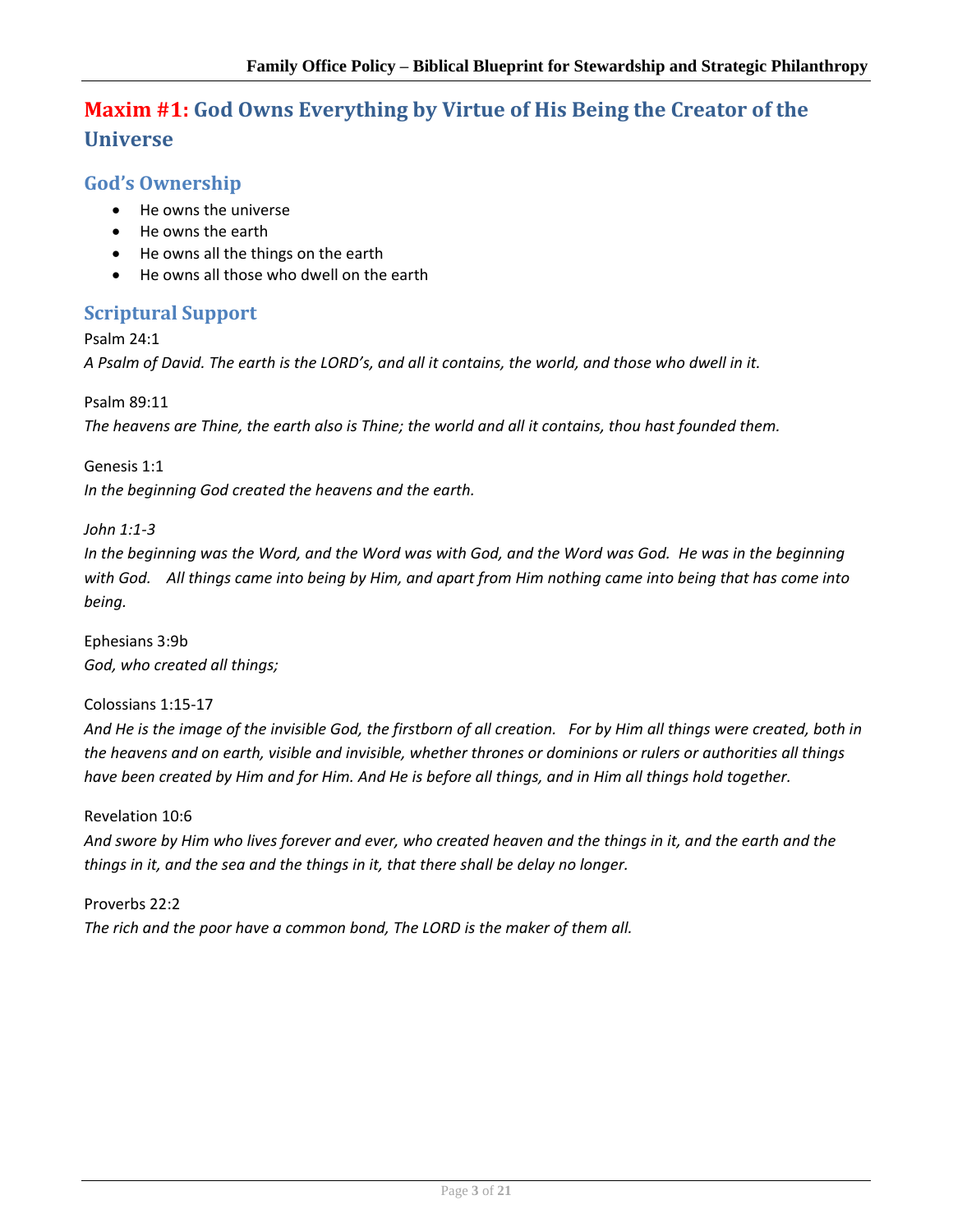## <span id="page-3-0"></span>**Maxim #2: God Owns All Believers by Virtue of Our Own Redemption by His Son Jesus Christ**

## <span id="page-3-1"></span>**You Have Been Redeemed**

1 Corinthians 6:20 *For you have been bought with a price: therefore glorify God in your body.* 

#### 1 Corinthians 7:23

*You were bought with a price; do not become slaves of men.* 

#### Acts 20:28

*(Elders) be on guard for yourselves and for all the flock, among which the Holy Spirit has made you overseers, to shepherd the church of God which He purchased with His own blood.* 

#### 1 Peter 1:18-19

*Knowing that you were not redeemed with perishable things like silver or gold from your futile way of life inherited from your forefathers, but with precious blood, as of a lamb unblemished and spotless, the blood of Christ.* 

#### Revelation 5:9

*And they sang a new song, saying, "Worthy art Thou to take the book, and to break its seals; for Thou wast slain, and didst purchase for God with Thy blood men from every tribe and tongue and people and nation."* 

Ephesians 1:7

*In Him we have redemption through His blood, the forgiveness of our trespasses, according to the riches of His grace.* 

## <span id="page-3-2"></span>**You Are Now God's Property**

Ephesians 1:14 *(Holy Spirit) who is given as a pledge of our inheritance, with a view to the redemption of God's own possession, to the praise of His glory.* 

Titus 2:14

*(Christ Jesus) who gave Himself for us, that He might redeem us from every lawless deed and purify for Himself a people for His own possession, zealous for good deeds.* 

Romans 6:22 *But now having been freed from sin and enslaved to God, you derive your benefit …*

Exodus 19:5

*Now then, if you will indeed obey My voice and keep My covenant, then you shall be My own possession among all the peoples, for all the earth is Mine.* 

#### Deuteronomy 14:2

*For you are a holy people to the LORD your God; and the LORD has chosen you to be a people for His own possession out of all the peoples who are on the face of the earth.*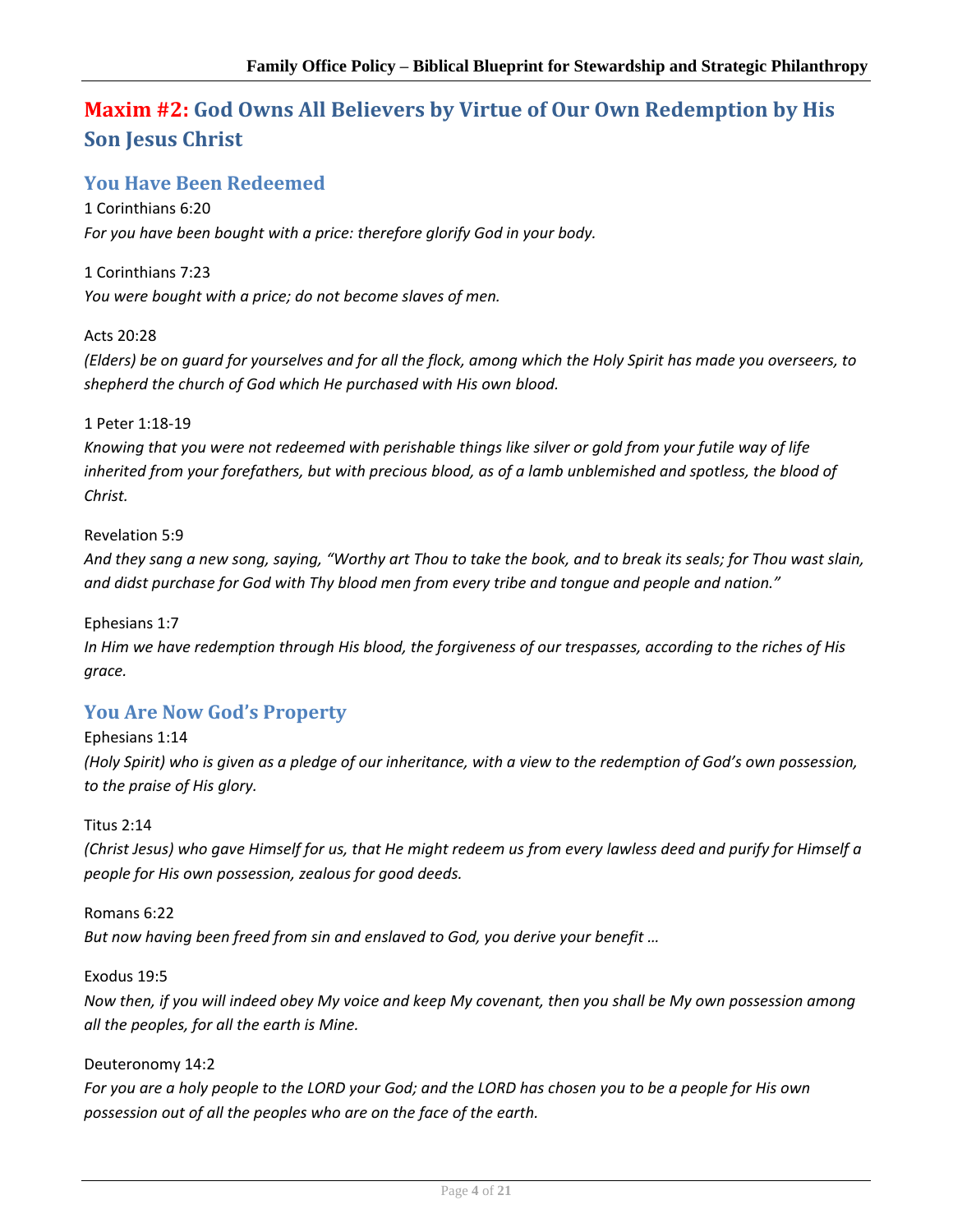## <span id="page-4-0"></span>**Maxim #3: You, Therefore, Own Nothing. You Are Called by God to Simply be a Steward to Carry out His Will for His Property**

<span id="page-4-1"></span>**Meaning of "Steward"** To Manage, Administer, Plan

## <span id="page-4-2"></span>**Stewardship Question**

What does God want me to do with His property?

## <span id="page-4-3"></span>**Scriptural Teaching and Examples**

#### <span id="page-4-4"></span>**Physical Stewards**

<span id="page-4-5"></span>*We are managers of the body God has given to us.*

1 Corinthians 6:20b *… Glorify God in your body.* 

#### Romans 12:1

*I urge you therefore, brethren, by the mercies of God, to present your bodies a living and holy sacrifice, acceptable to God, which is your spiritual service of worship.* 

1 Peter 2:11 *Beloved, I urge you as aliens and strangers to abstain from fleshly lusts, which wage war against the soul.* 

1 Corinthians 9:27

*…. I beat my body and make it my slave so that after I have preached to others, I myself will not be disqualified for the prize.*

<span id="page-4-6"></span>*We are managers of the time God has given us.*

#### Ephesians 5:15-17

*Therefore be careful how you walk, not as unwise men, but as wise, making the most of your time, because the days are evil. So then do not be foolish, but understand what the will of the Lord is.* 

#### <span id="page-4-7"></span>*We are managers of the possessions God has given us.*

#### Matthew 25:14-30 (Luke 19:12-27)

*For it is just like a man about to go on a journey, who called his own slaves, and entrusted his possessions to them. And to one he gave five talents, to another, two, and to another, one, each according to his own ability; and he went on his journey. Immediately the one who had received the five talents went and traded with them, and gained five more talents. In the same manner the one who had received the two talents gained two more. But he who received the one talent went away and dug in the ground, and hid his master's money. Now after a long time the master of those slaves came and settled accounts with them. And the one who had received the five talents came up and brought five more talents, saying, "Master, you entrusted five talents to me; see, I have gained five more talents." His master said to him, "Well done, good and faithful slave; you were*  faithful with a few things, I will put you in charge of many things, enter into the joy of your master." The one *also who had received the two talents came up and said, "Master, you entrusted to me two talents; see, I have gained two more talents." His master said to him," Well done, good and faithful slave; you were faithful with a few things, I will put you in charge of many things; enter into the joy of your master." And the one also who had*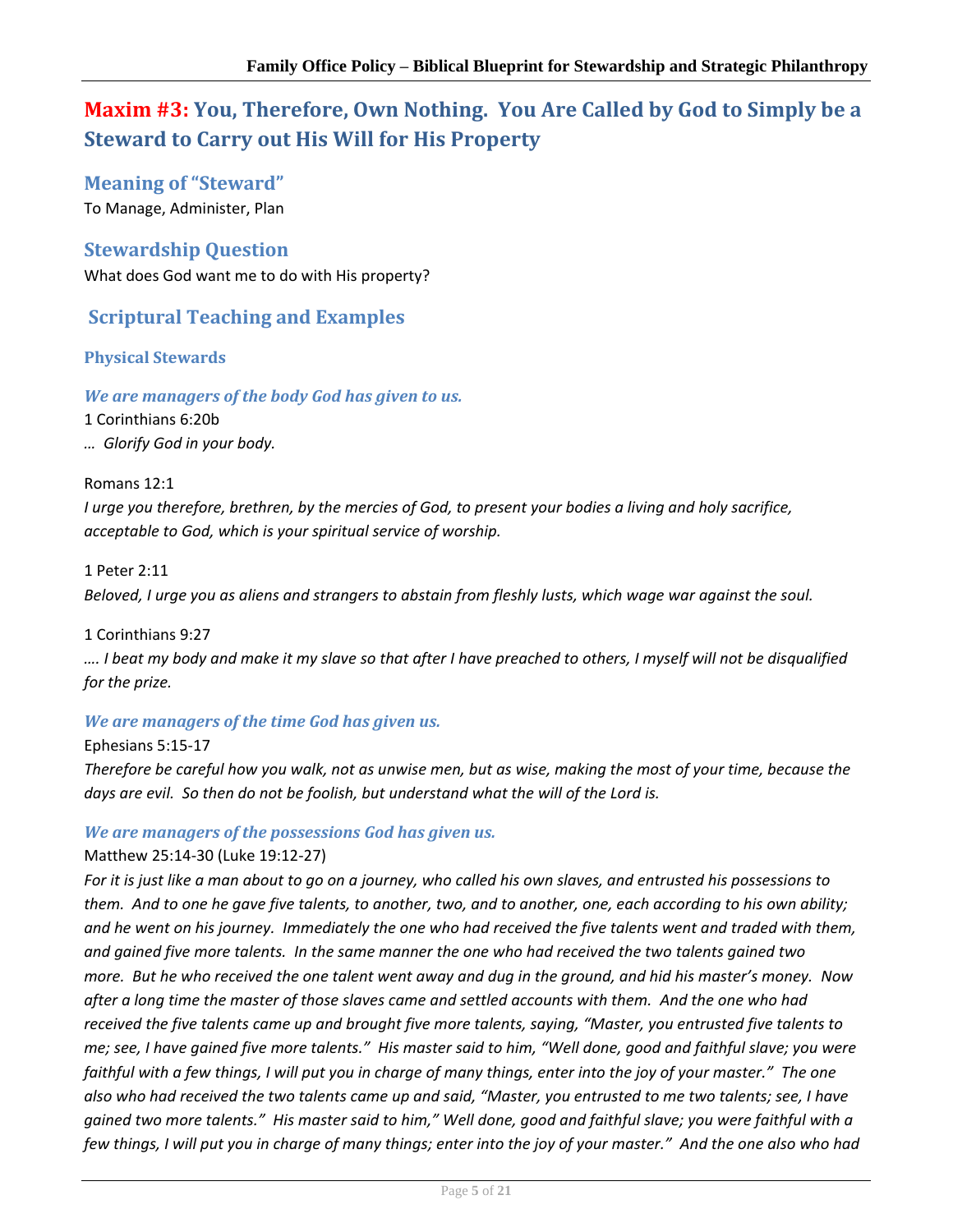*received the one talent came up and said, "Master, I knew you to be a hard man, reaping where you did not sow, and gathering where you scattered no seed. And I was afraid, and went away and hid your talent in the ground; see, you have what is yours." But his master answered and said to him, "You wicked, lazy slave, you knew that I reap where I did not sow, and gather where I scattered no seed. Then you ought to have put my money in the bank, and on my arrival I would have received my money back with interest. Therefore take away the talent from him, and give it to the one who has the ten talents. For to everyone who has shall more be given, and he shall have an abundance; but from the one who does not have, even what he does have shall be taken away. And cast out the worthless slave into the outer darkness; in that place there shall be weeping and gnashing of teeth."* 

#### Luke 12:42-47 (Matthew 24:45-51)

*And the Lord said, "Who then is the faithful and sensible steward, whom his master will put in charge of his servants, to give them their rations at the proper time? Blessed is that slave whom his master finds so doing when he comes. Truly I say to you, that he will put him in charge of all his possessions. But if that slave says in his heart, 'My master will be a long time in coming,' and begins to beat the slaves, both men and women, and to eat and drink and get drunk; the master of that slave will come on a day when he does not expect him, and at an hour he does not know, and will cut him in pieces, and assign him a place with the unbelievers. And that slave who knew his master's will and did not get ready or act in accord with his will, shall receive many lashes."* 

#### James 4:17

*Therefore, to one who knows the right thing to do, and does not do it, to him it is sin.* 

#### <span id="page-5-0"></span>**Spiritual Stewards**

#### <span id="page-5-1"></span>*Gospel of the Kingdom*

#### 1 Corinthians 4:1-2

*Let a man regard us in this manner, as servants of Christ, and stewards of the mysteries of God. In this case, moreover, it is required of stewards that one be found trustworthy.* 

#### 1 Corinthians 9:16-17

*For if I preach the gospel, I have nothing to boast of, for I am under compulsion; for woe is me if I do not preach the gospel. For if I do this voluntarily, I have a reward; but if against my will, I have a stewardship entrusted to me.* 

#### <span id="page-5-2"></span>*God's grace*

#### 1 Peter 4:10

*As each one has received a special gift, employ it in serving one another, as good stewards of the manifold grace of God.*

#### <span id="page-5-3"></span>*Elders of the flock (the ecclesia)*

#### Titus 1:7

*For the overseer must be above reproach as God's steward, not self-willed, not quick-tempered, not addicted to wine, not pugnacious, not fond of sordid gain.* 

#### Hebrews 13:17

*Obey your leaders, and submit to them; for they keep watch over your souls, as those who will give an account. Let them do this with joy and not with grief, for this would be unprofitable for you.*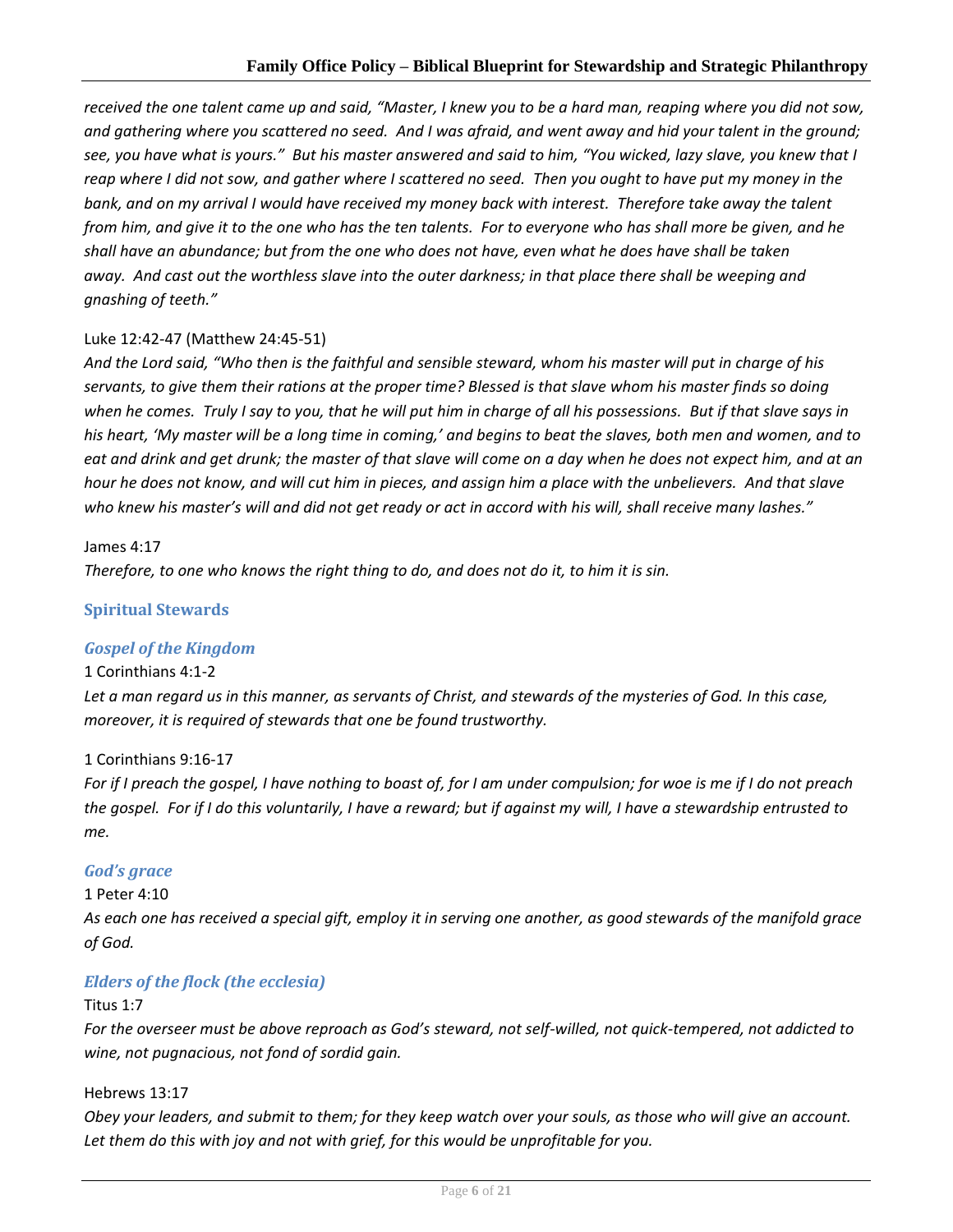## <span id="page-6-0"></span>**Biblical Instruction for Possessions and Strategic Philanthropy**

*It's not how much of my money will I give to God, but how much of God's money will I keep for myself.* - Oswald Smith

> *Make all you can, save all you can, give all you can.* - John Wesley

*If a person gets his attitude toward money straight, it will help straighten out almost every other area in his life.* - Billy Graham

> *We should travel light and live simply. Our enemy is not possessions, but excess.* - John Stott

## <span id="page-6-1"></span>**Accumulating Possessions Given by God**

(You must have…)

<span id="page-6-2"></span>**Quality Character**

#### <span id="page-6-3"></span>*Righteousness*

#### Proverbs 8:18-21

*Riches and honor are with me, enduring wealth and righteousness. My fruit is better than gold, even pure gold, and my yield than choicest silver. I walk in the way of righteousness, in the midst of the paths of justice, to endow those who love me with wealth, that I may fill their treasuries.* 

Proverbs 13:21 *The righteous will be rewarded with prosperity.* 

Proverbs 15:6 *Much wealth is in the house of the righteous, but trouble is in the income of the wicked.* 

#### <span id="page-6-4"></span>*Wisdom*

Proverbs 24:3a *By wisdom a house is built.* 

Proverb 27:12 (Proverbs 22:13) *Sensible people will see trouble coming and avoid it, but an unthinking person will walk right into it and regret it later.* 

Proverbs 14:15 *A simple man believes anything, but a prudent man gives thought to his steps.* 

#### James 1:5

*But if any of you lacks wisdom, let him ask of God, who gives to all men generously and without reproach, and it will be given to him.* 

#### <span id="page-6-5"></span>*Humility*

Proverbs 22:4 *The reward of humility and the fear of the LORD are riches, honor and life.*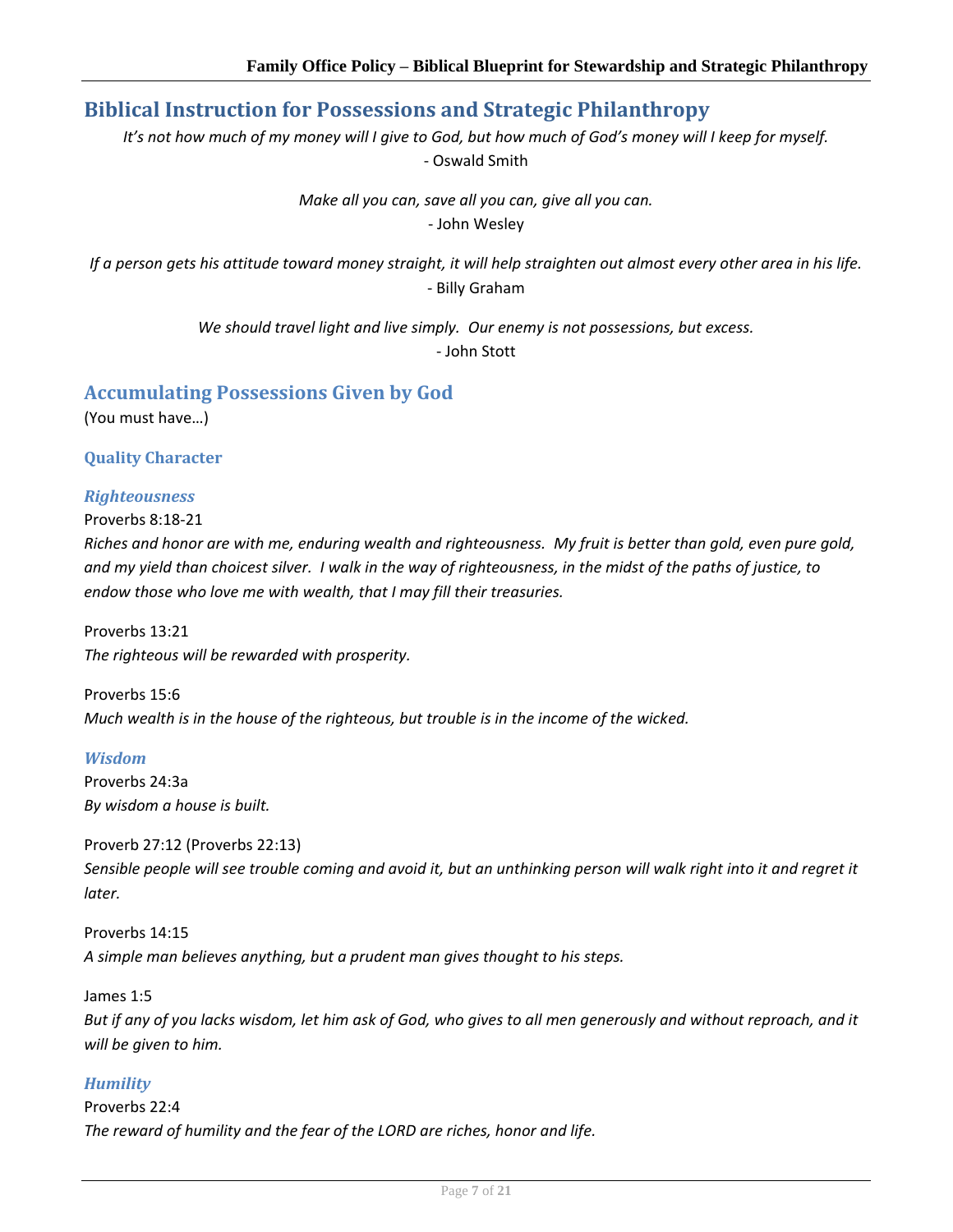#### <span id="page-7-0"></span>*Understanding (Common Sense)*

Proverbs 24:3 *And by understanding (a house) is established.* 

<span id="page-7-1"></span>*Knowledge (Formal Training)* Proverbs 24:4 *And by knowledge the rooms (of a house) are filled with all precious and pleasant riches.* 

#### Proverbs 19:2

*. . . It is not good for a person to be without knowledge …*

#### <span id="page-7-2"></span>*Honesty*

Proverbs 10:2a *Ill-gotten gains do not profit.* 

Proverbs 15:27 *He who profits illicitly troubles his own house, but he who hates bribes will live.* 

Proverbs 11:1 (Proverbs 16:11, 20:23) *A false balance is an abomination to the LORD, but a just weight is His delight.* 

Proverbs 16:8 *Better is a little with righteousness than great income with injustice.* 

Proverbs 28:6 *Better is the poor who walks in his integrity, than he who is crooked though he be rich.* 

Proverbs 13:11a *Dishonest money dwindles away.* 

#### <span id="page-7-3"></span>*Pure Motives*

Proverbs 16:2 (Proverbs 21:2) *All the ways of a man are clean in his own sight, but the LORD weighs the motives.* 

James 4:3 *You ask and do not receive, because you ask with wrong motives, so that you may spend it on your pleasures.* 

#### <span id="page-7-4"></span>*Good Reputation*

Proverbs 22:1 *A good name is to be more desired than great riches, favor is better than silver and gold.* 

#### <span id="page-7-5"></span>**Quality Activity**

#### <span id="page-7-6"></span>*Show Patience*

## Proverbs 28:20 *A faithful man will abound with blessings, but he who makes haste to be rich will not go unpunished.*

#### Proverbs 21:5a *But everyone who is hasty comes surely to poverty.*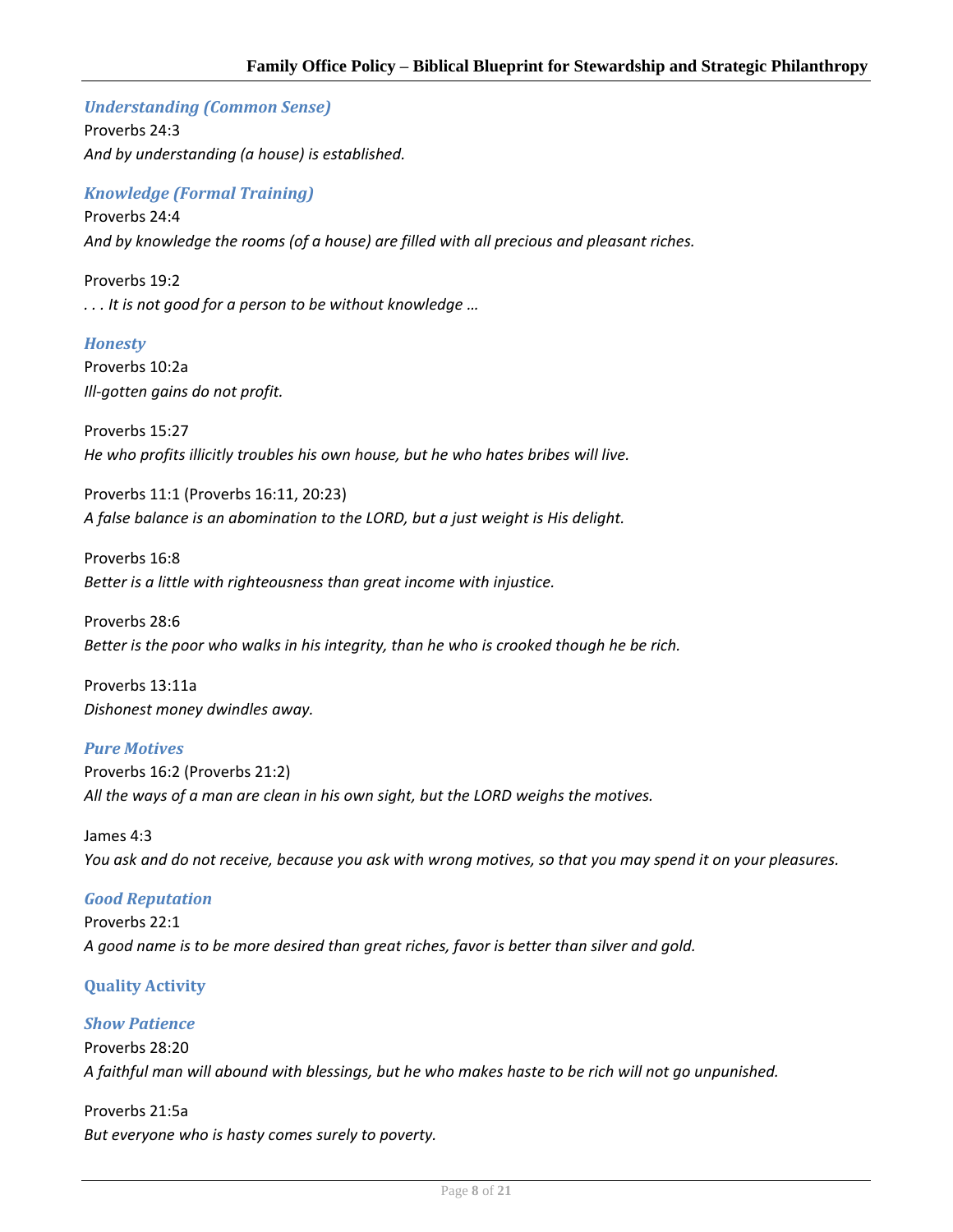#### Proverbs 19:2b *And he who makes haste with his feet errs.*

### <span id="page-8-0"></span>*Exercise Diligence vs. Being a Sluggard*

Proverbs 10:4-5 *Poor is he who works with a negligent hand, but the hand of the diligent makes rich. He who gathers in summer is a son who acts wisely, but he who sleeps in harvest is a son who acts shamefully.* 

Proverbs 28:19 (Proverbs 12:11a) *He who tills his land will have plenty of food, but he who follows empty pursuits will have poverty in plenty.* 

Proverbs 12:24 *The hand of the diligent will rule, but the slack hand will be put to forced labor.* 

Proverbs 12:27 *A slothful man does not roast his prey, but the precious possession of a man is diligence.* 

Proverbs 14:23 *In all labor there is profit, but mere talk leads only to poverty.* 

Proverbs 21:5a *The plans of the diligent lead surely to advantage.* 

#### Proverbs 31:13- 27

*She looks for wool and flax, and works with her hands in delight. She is like merchant ships; she brings her food from afar. She rises also while it is still night, and gives food to her household, and portions to her maidens. She considers a field and buys it; from her earnings she plants a vineyard. She girds herself with strength, and makes her arms strong. She senses that her gain is good; her lamp does not go out at night. She stretches out her hands to the distaff, and her hands grasp the spindle. She extends her hand to the poor; and she stretches out her hands to the needy. She is not afraid of the snow for her household, for all her household are clothed with scarlet. She makes coverings for herself; her clothing is fine linen and purple. Her husband is known in the gates, when he sits among the elders of the land. She makes linen garments and sells them, and supplies belts to the tradesmen. Strength and dignity are her clothing, and she smiles at the future. She opens her mouth in wisdom, and the teaching of kindness is on her tongue. She looks well to the ways of her household, and does not eat the bread of idleness.* 

#### Ecclesiastes 9:10

*Whatever your hand finds to do, verily, do it with all your might; for there is no activity or planning or knowledge or wisdom in Sheol where you are going.* 

#### Proverbs 6:6-11 (Proverbs 24:30-34)

*Go to the ant, O sluggard, observe her ways and be wise, which, having no chief, officer or ruler, prepares her food in the summer, and gathers her provision in the harvest. 9 How long will you lie down, O sluggard? When will you arise from your sleep? A little sleep, a little slumber, a little folding of the hands to rest — and your poverty will come in like a vagabond, and your need like an armed man.* 

#### Proverbs 20:13

*Do not love sleep, lest you become poor; open your eyes, and you will be satisfied with food.*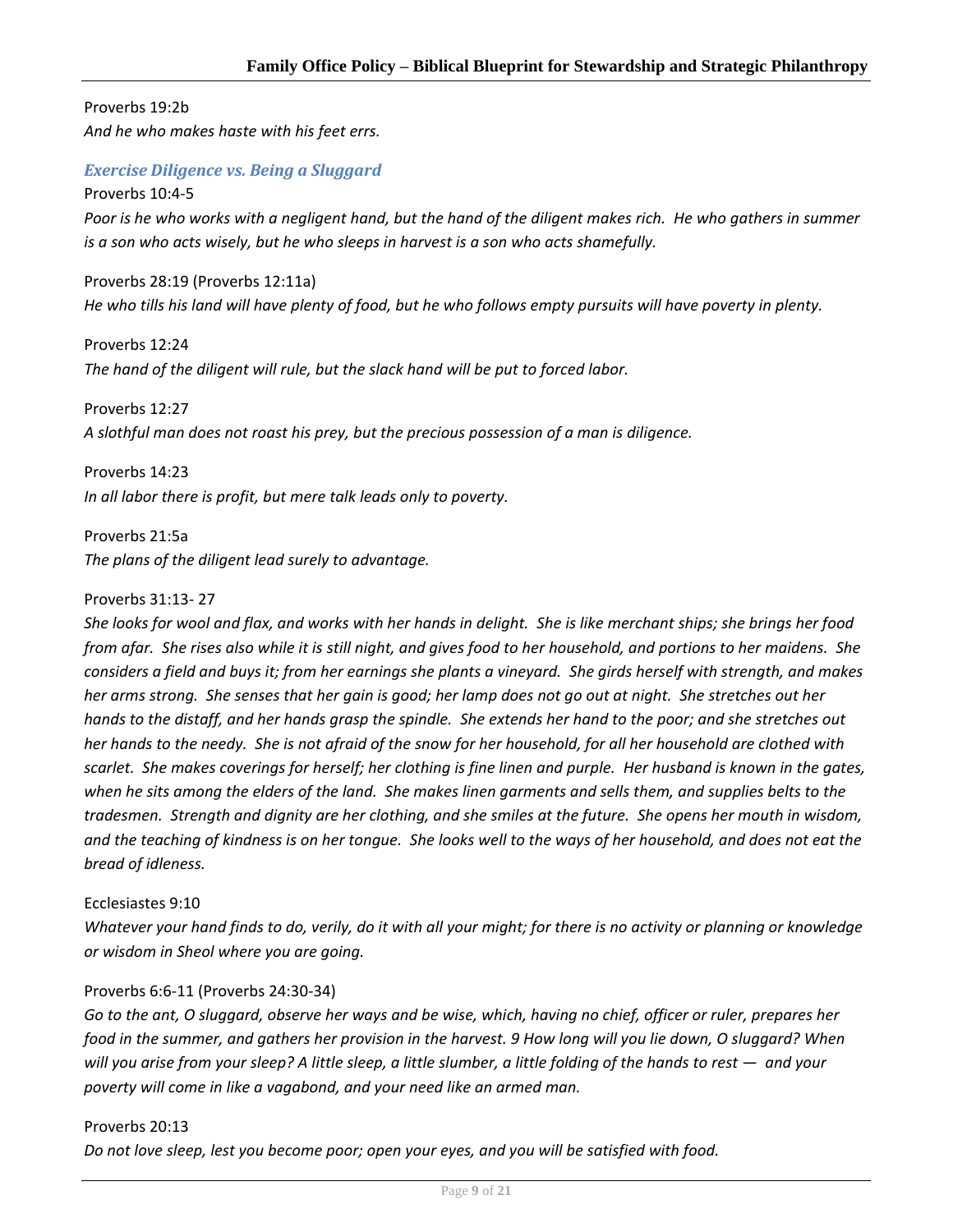#### Proverbs 21:25-26a

*The desire of the sluggard puts him to death, for his hands refuse to work; all day long he is craving,* 

Proverbs 13:4

*The sluggard craves and gets nothing, but the desires of the diligent are fully satisfied.* 

#### Proverbs 26:14-16

*As the door turns on its hinges, so does the sluggard on his bed. The sluggard buries his hand in the dish; he is weary of bringing it to his mouth again. The sluggard is wiser in his own eyes than seven men who can give a discreet answer.* 

#### 1 Timothy 5:8

*But if anyone does not provide for his own, and especially for those of his household, he has denied the faith, and is worse than an unbeliever.* 

2 Thessalonians 3:10a

*. . . If anyone will not work, neither let him eat.* 

Proverbs 16:26 *The laborer's appetite works for him; his hunger drives him on.* 

#### <span id="page-9-0"></span>**Make Plans**

Proverbs 16:3 *Commit your works to the LORD, and your plans will be established.* 

Proverbs 16:9 *The mind of man plans his way, but the LORD directs his steps.* 

## Proverbs 16:33 *The lot is cast into the lap, but its every decision is from the LORD.*

#### Luke 14:28-30

*For which one of you, when he wants to build a tower, does not first sit down and calculate the cost, to see if he has enough to complete it? Otherwise, when he has laid a foundation, and is not able to finish, all who observe it begin to ridicule him, saying, 'This man began to build and was not able to finish.'* 

#### <span id="page-9-1"></span>**Seek Counsel**

Psalm 1:1 *Blessed is the man that walketh not in the counsel of the ungodly.* 

Proverbs 15:22 *Without consultation, plans are frustrated, but with many counselors they succeed.* 

Proverbs 20:18a *Prepare plans by consultation.* 

Proverbs 19:21 *Many are the plans in a man's heart, but the counsel of the LORD, it will stand.*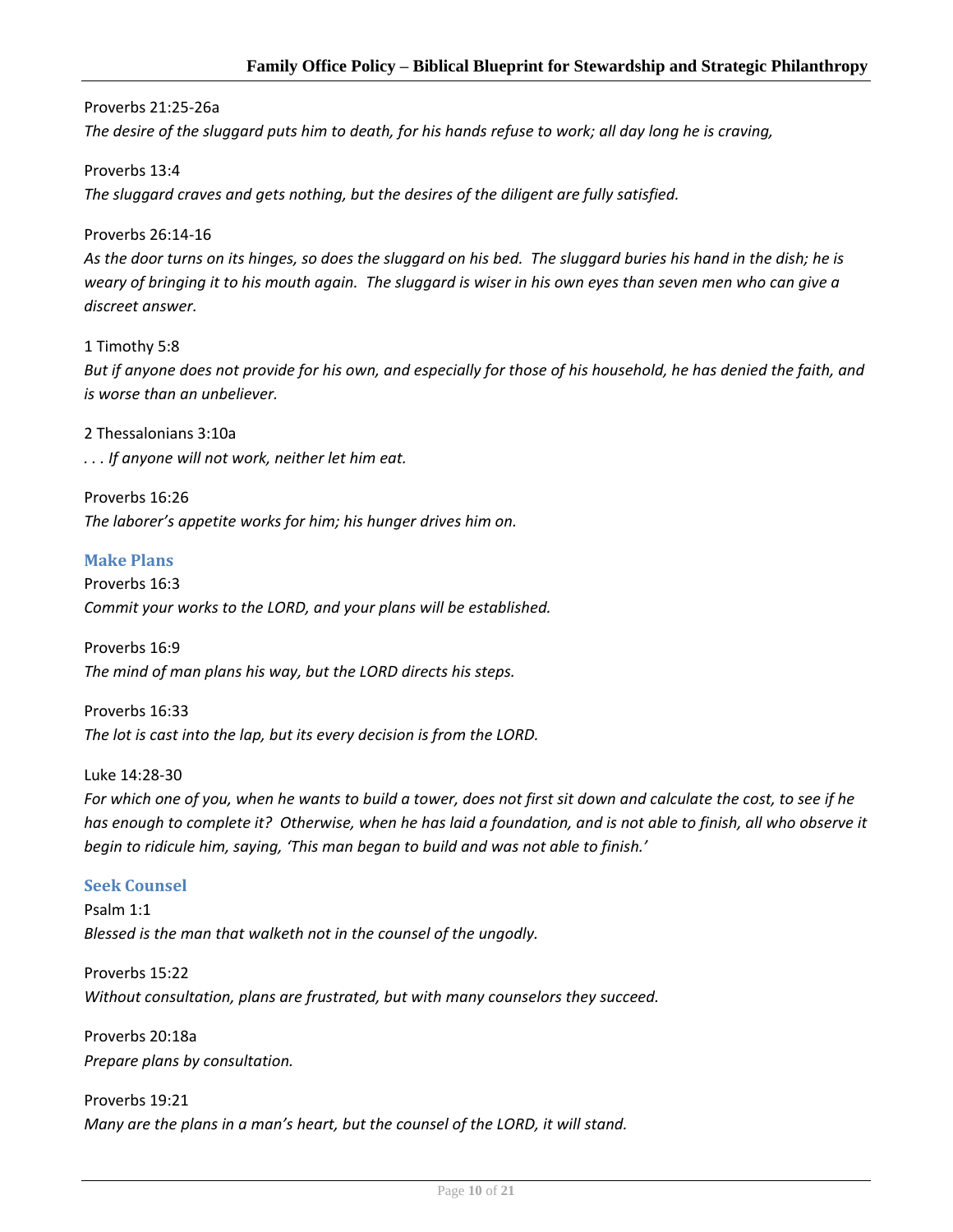### Proverbs 24:6b

*... And in abundance of counselors there is victory.* 

#### <span id="page-10-0"></span>**Show Shrewdness**

#### Luke 16:8

*And his master praised the unrighteous steward because he had acted shrewdly; for the sons of this age are more shrewd in relation to their own kind than the sons of light.* 

#### <span id="page-10-1"></span>**Utilize Faith**

Proverbs 28:25 *... He who trusts in the LORD will prosper.* 

#### <span id="page-10-2"></span>**Strive for Quality**

Proverbs 22:29 *Do you see a man skilled in his work? He will stand before kings; he will not stand before obscure men.* 

#### <span id="page-10-3"></span>**Desire Greatness**

Daniel 11:32b *… But the people that do know their God shall be strong, and do exploits.* 

#### <span id="page-10-4"></span>**Quality Relationships**

#### <span id="page-10-5"></span>*Owner/Worker*

Proverbs 10:26 *Like vinegar to the teeth and smoke to the eyes, so is the lazy one to those who send him.* 

#### Proverbs 22:16

*He who oppresses the poor to make much for himself ... will only come to poverty.* 

Proverbs 26:10 *Like an archer who wounds everyone, so is he who hires a fool or who hires those who pass by.* 

#### <span id="page-10-6"></span>*Partnerships*

## Proverbs 29:24 *He who is a partner with a thief hates his own life; he hears the oath but tells nothing.*

#### 2 Corinthians 6:14-15

*Do not be bound together with unbelievers; for what partnership have righteousness and lawlessness, or what fellowship has light with darkness? Or what harmony has Christ with Belial, or what has a believer in common with an unbeliever?* 

#### <span id="page-10-7"></span>*Friendships*

Proverbs 14:20 *… Those who love the rich are many.* 

Proverbs 19:4 *Wealth adds many friends, but a poor man is separated from his friend.*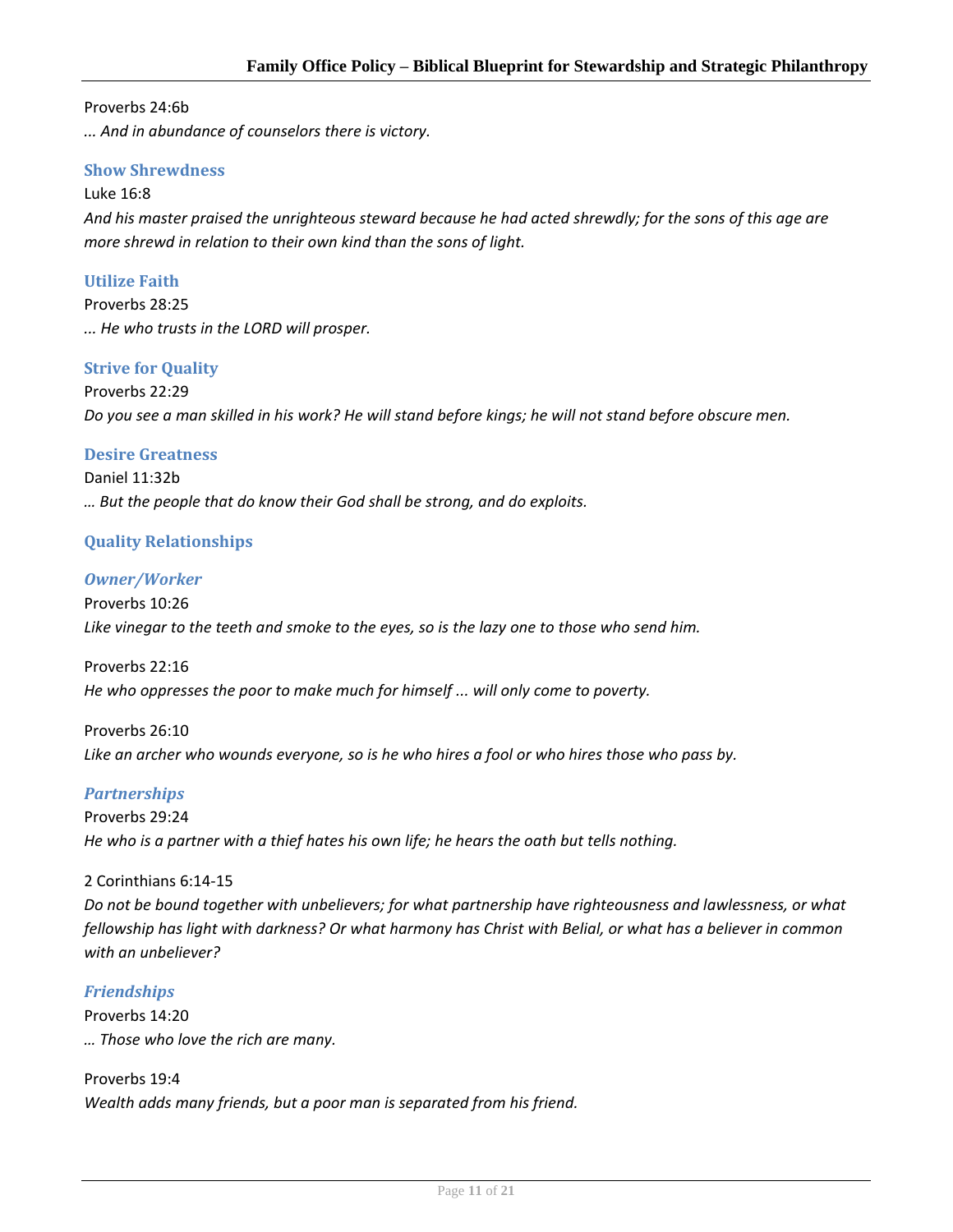#### Proverbs 18:24

*A man of many friends comes to ruin, but there is a friend who sticks closer than a brother.* 

#### <span id="page-11-0"></span>**Investing Possessions**

#### Matthew 25:16-17, 20-23

*Immediately the one who had received the five talents went and traded with them, and gained five more talents. In the same manner the one who had received the two talents gained two more. And the one who had received the five talents came up and brought five more talents, saying, "Master, you entrusted five talents to me; see, I*  have gained five more talents." His master said to him, "Well done, good and faithful slave; you were faithful *with a few things, I will put you in charge of many things, enter into the joy of your master." The one also who had received the two talents came up and said, "Master, you entrusted to me two talents; see, I have gained two more talents."* His master said to him, "Well done, good and faithful slave; you were faithful with a few things, I *will put you in charge of many things; enter into the joy of your master."* 

Proverbs 27:23

*Know well the condition of your flocks, and pay attention to your herds.* 

#### Ecclesiastes 11:1-2

*Cast your bread on the surface of the waters, for you will find it after many days. Divide your portion to seven, or even to eight, for you do not know what misfortune may occur on the earth.* 

Ecclesiastes 5:14

*When those riches were lost through a bad investment and he had fathered a son, then there was nothing to support him.* 

Proverbs 13:11 *... But he who gathers money little by little makes it grow.* 

#### <span id="page-11-1"></span>**Hiding Possessions**

Matthew 25:18 *But he who received the one talent went away and dug in the ground, and hid his master's money.* 

#### <span id="page-11-2"></span>**Giving Possessions**

#### Luke 21:1-4

*And He looked up and saw the rich putting their gifts into the treasury. And He saw a certain poor widow putting in two small copper coins. And He said, "Truly I say to you, this poor widow put in more than all of them; for they all out of their surplus put into the offering; but she out of her poverty put in all that she had to live on."* 

#### Proverbs 3:9-10

*Honor the LORD from your wealth and from the first of all your produce; so your barns will be filled with plenty, and your vats will overflow with new wine.* 

Proverbs 14:31b *… He who is gracious to the needy honors Him.* 

Proverbs 19:17 *He who is gracious to a poor man lends to the LORD, and He will repay him for his good deed.*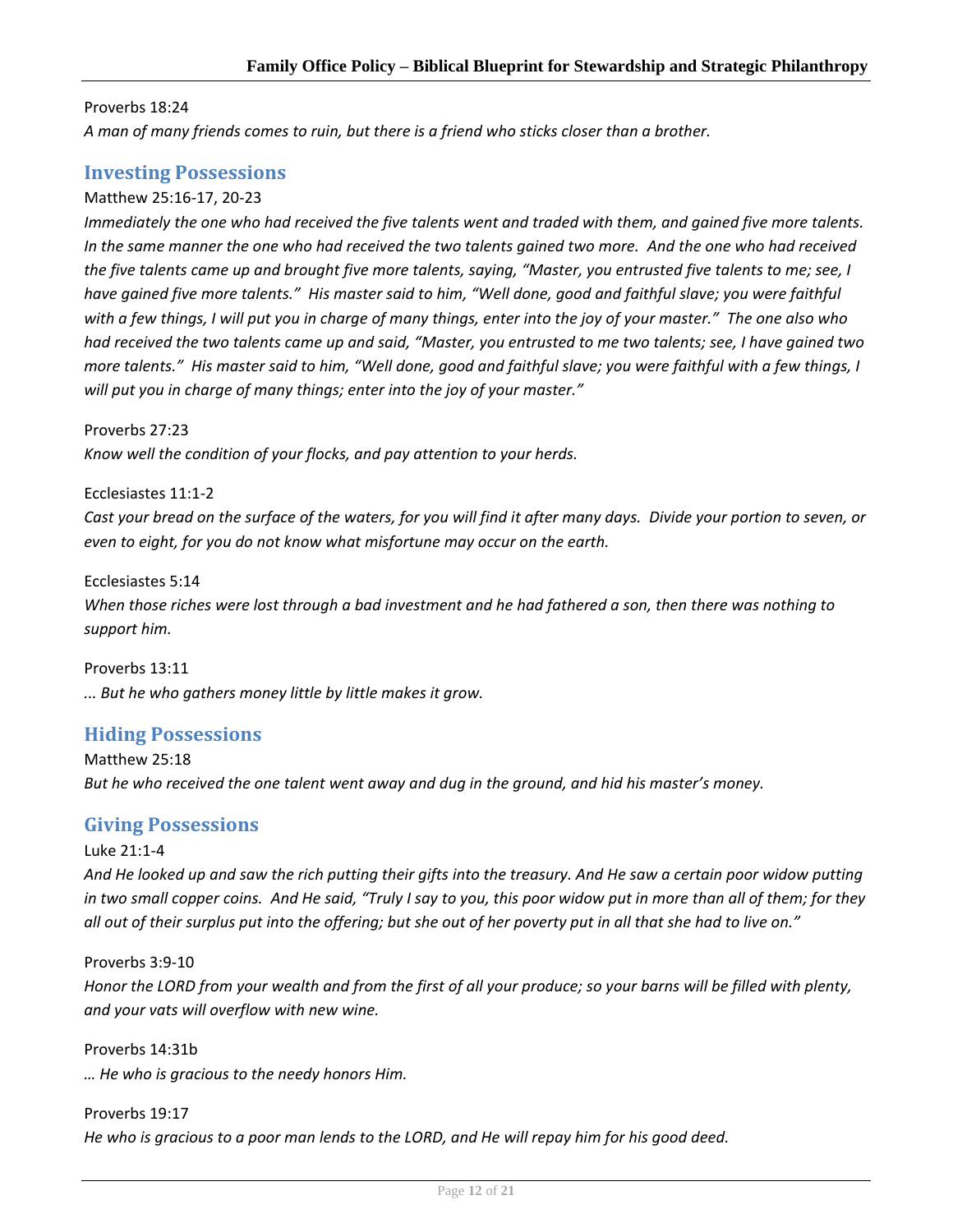#### Matthew 25:35-40

*"For I was hungry, and you gave Me something to eat; I was thirsty, and you gave Me drink; I was a stranger, and you invited Me in; naked, and you clothed Me; I was sick, and you visited Me; I was in prison, and you came to Me." Then the righteous will answer Him, saying, "Lord, when did we see You hungry, and feed You, or thirsty, and give You drink? And when did we see You a stranger, and invite You in, or naked, and clothe You? And when did we see You sick, or in prison, and come to You?" And the King will answer and say to them, "Truly I say to you, to the extent that you did it to one of these brothers of Mine, even the least of them, you did it to Me."* 

#### Proverbs 21:13

*He who shuts his ear to the cry of the poor will also cry himself and not be answered.* 

#### Proverbs 21:26b

*... The righteous gives and does not hold back.* 

#### Proverbs 28:27

*He who gives to the poor will never want, but he who shuts his eyes will have many curses.* 

#### 1 Timothy 6:18-19

*Instruct them to do good, to be rich in good works, to be generous and ready to share, storing up for themselves the treasure of a good foundation for the future, so that they may take hold of that which is life indeed.* 

#### Malachi 3:8-10

*Will a man rob God? Yet you are robbing Me! But you say, 'How have we robbed Thee?' In tithes and offerings. You are cursed with a curse, for you are robbing Me, the whole nation of you! Bring the whole tithe into the storehouse, so that there may be food in My house, and test Me now in this, says the LORD of hosts, if I will not open for you the windows of heaven, and pour out for you a blessing until it overflows.* 

#### Acts 4:34-35

*For there was not a needy person among them, for all who were owners of land or houses would sell them and bring the proceeds of the sales, and lay them at the apostles' feet; and they would be distributed to each, as any had need.* 

#### Exodus 35:21- 36:7

*And everyone whose heart stirred him and everyone whose spirit moved him came and brought the LORD's contribution for the work of the tent of meeting and for all its service and for the holy garments. Then all whose hearts moved them came and brought (jewelry) . . . of gold to the LORD. And every man, who had in his possession . . . brought them. Everyone who could make a contribution of silver and bronze . . . brought it. And all the women whose heart stirred with a skill spun the goats' hair. . . The Israelites, all the men and women . . . brought a freewill offering to the LORD. . . And they still continued bringing to him freewill offerings every morning. And all the (workers) said to Moses, "The people are bringing much more than enough" … So Moses issued a command, and a proclamation was circulated throughout the camp, saying, "Let neither man nor woman any longer perform work for the contributions of the sanctuary." Thus the people were restrained from bringing any more. For the material they had was sufficient and more than enough for all the work, to perform it.*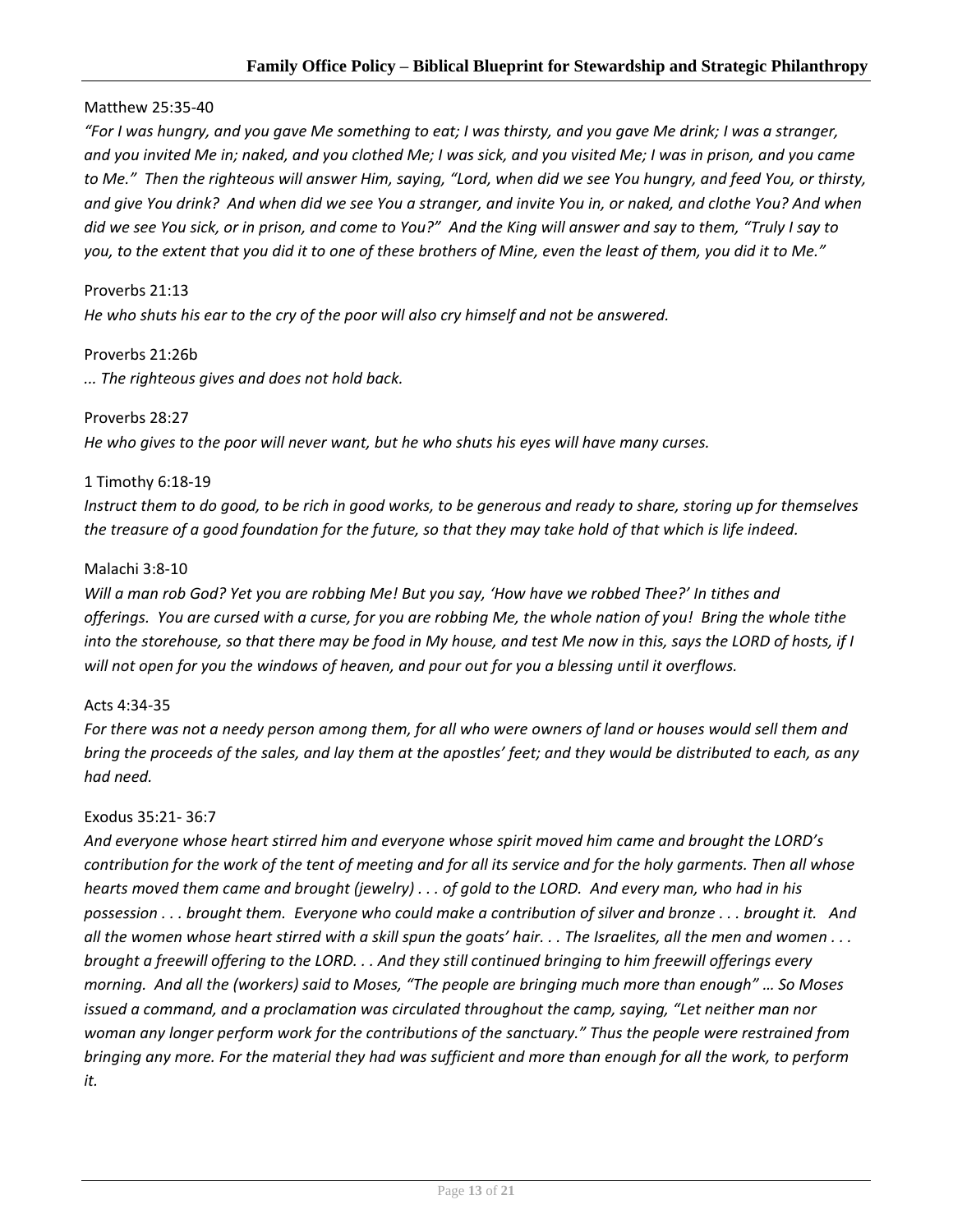#### Luke 6:38

*Give, and it will be given to you; good measure, pressed down, shaken together, running over, they will pour into your lap. For by your standard of measure it will be measured to you in return.* 

#### 2 Corinthians 9:7-12

Let each one do just as he has purposed in his heart; not grudgingly or under compulsion; for God loves a cheerful *giver. And God is able to make all grace abound to you, that always having all sufficiency in everything, you may have an abundance for every good deed; as it is written, He scattered abroad, he gave to the poor, His righteousness abides forever. Now He who supplies seed to the sower and bread for food, will supply and multiply your seed for sowing and increase the harvest of your righteousness; you will be enriched in everything for all liberality, which through us is producing thanksgiving to God. For the ministry of this service is not only fully supplying the needs of the saints, but is also overflowing through many thanksgivings to God.* 

#### Matthew 5:42

*Give to him who asks of you, and do not turn away from him who wants to borrow from you.* 

#### Matthew 6:2-4

*When therefore you give alms, do not sound a trumpet before you, as the hypocrites do in the synagogues and in the streets, that they may be honored by men. Truly I say to you, they have their reward in full. But when you give alms, do not let your left hand know what your right hand is doing that your alms may be in secret; and your Father who sees in secret will repay you.* 

## <span id="page-13-0"></span>**Transferring Possessions (Financial & Estate Planning)**

#### <span id="page-13-1"></span>**Inheritances**

Proverbs 13:22a *A good man leaves an inheritance to his children's children …*

Proverbs 19:14a *House and wealth are an inheritance from fathers …*

Proverbs 20:21 *An inheritance gained hurriedly at the beginning, will not be blessed in the end.* 

#### <span id="page-13-2"></span>**Wisdom**

Ecclesiastes 7:11-12a

*Wisdom along with an inheritance is good and an advantage to those who see the sun. For wisdom is protection just as money is protection …*

#### Ecclesiastes 2:18-19, 21

*I hated all the things I had toiled for under the sun, because I must leave them to the one who comes after me. And who knows whether he will be a wise man or a fool? Yet he will have control over all the work into which I have poured my effort and skill under the sun. This too is meaningless. For a man may do his work with wisdom, knowledge and skill, and then he must leave all he owns to someone who has not worked for it. This too is meaningless and a great misfortune.* 

#### Proverbs 17:16

*Of what use is money in the hand of a fool, since he has no desire to get wisdom?*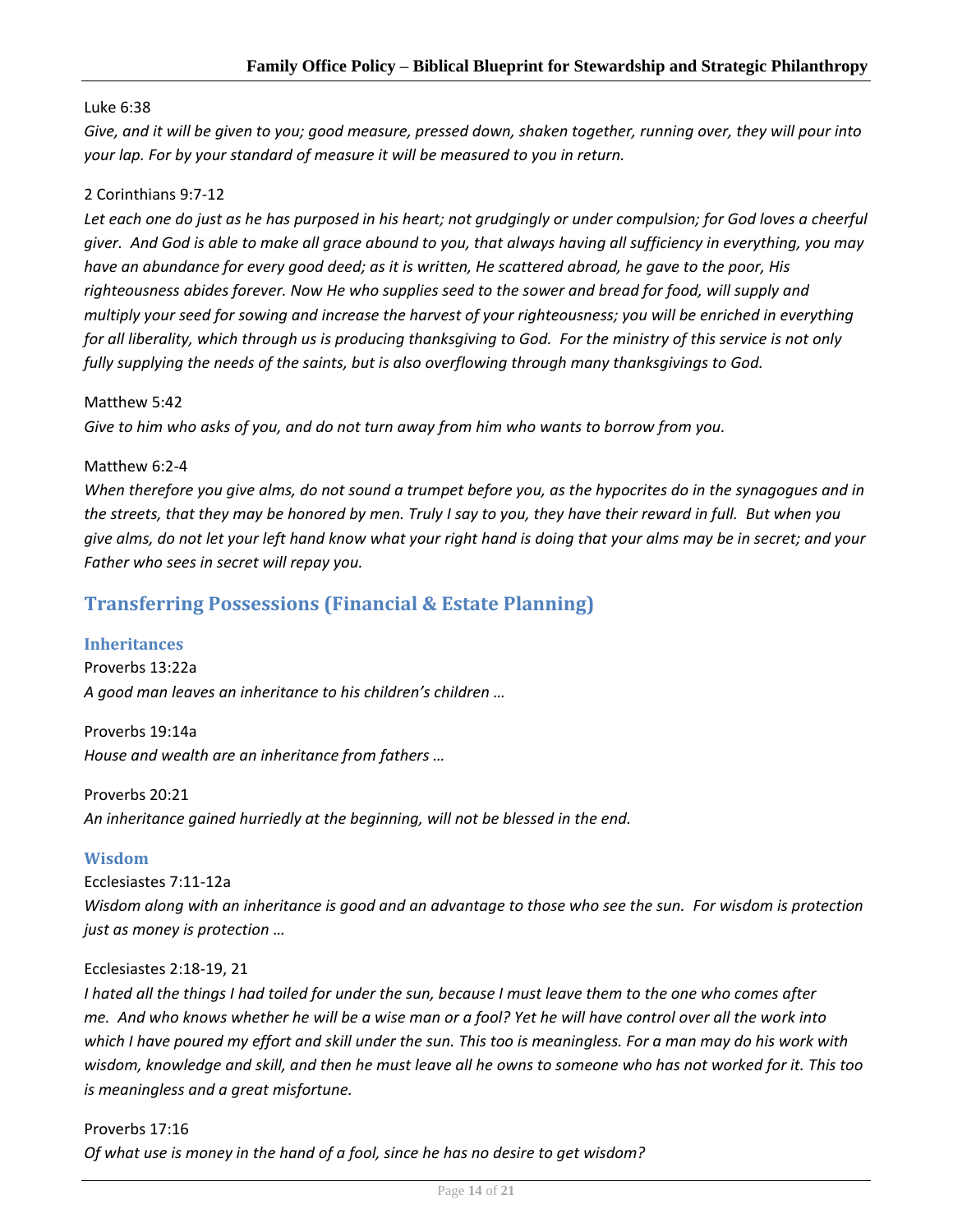## Proverbs 19:10a

*It is not fitting for a fool to live in luxury.* 

## <span id="page-14-0"></span>**Enjoying Possessions**

Proverbs 27:18 *He who tends the fig tree will eat its fruit; and he who cares for his master will be honored.* 

#### Ecclesiastes 2:24-26

*There is nothing better for a man than to eat and drink and tell himself that his labor is good. This also I have seen that it is from the hand of God. For who can eat and who can have enjoyment without Him? For to a person who is good in His sight He has given wisdom and knowledge and joy, while to the sinner He has given the task of gathering and collecting so that he may give to one who is good in God's sight. This too is vanity and striving after wind.* 

#### Ecclesiastes 5:18-19

*Here is what I have seen to be good and fitting: to eat, to drink and enjoy oneself in all one's labor in which he toils under the sun during the few years of his life which God has given him; for this is his reward. Furthermore, as for every man to whom God has given riches and wealth, he has also empowered him to eat from them and to receive his reward and rejoice in his labor; this is the gift of God.* 

## 2 Timothy 2:6 *The hardworking farmer ought to be the first to receive his share of the crops.*

## <span id="page-14-1"></span>**Dangers of Possessions**

#### <span id="page-14-2"></span>**False Image of Them**

Proverbs 13:7 *There is one who pretends to be rich, but has nothing; another pretends to be poor, but has great wealth.* 

#### <span id="page-14-3"></span>**False Security in Them**

Proverbs 18:11 *A rich man's wealth is his strong city, and like a high wall in his own imagination.* 

Proverbs 11:28a *He who trusts in his riches will fall …*

Proverbs 13:8a *The ransom of a man's life is his riches …*

Ecclesiastes 10:19b *(The fool believes) money is the answer to everything.* 

#### 1 Timothy 6:17

*Instruct those who are rich in this present world not to be conceited or to fix their hope on the uncertainty of riches, but on God, who richly supplies us with all things to enjoy.* 

## <span id="page-14-4"></span>**Futility of Them**

Isaiah 55:2a *"Why do you spend money for what is not bread, and your wages for what does not satisfy?*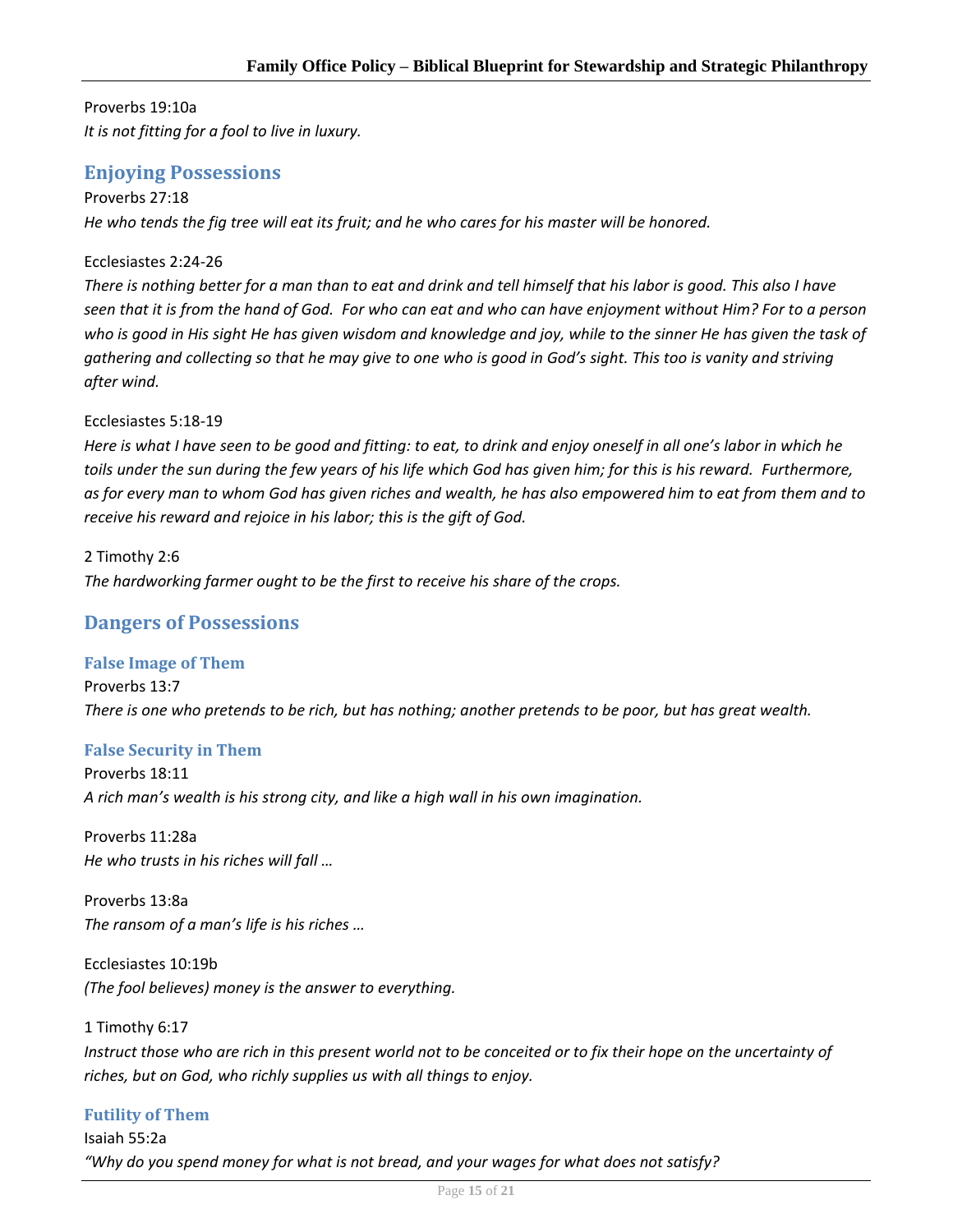Proverbs 11:4a *Riches do not profit in the day of wrath …*

Proverbs 27:24a *For riches are not forever …*

#### Ecclesiastes 6:1-2

*There is an evil which I have seen under the sun and it is prevalent among men– a man to whom God has given riches and wealth and honor so that his soul lacks nothing of all that he desires, but God has not empowered him to eat from them, for a foreigner enjoys them …*

#### Ecclesiastes 2:22-23

*For what does a man get in all his labor and in his striving with which he labors under the sun? Because all his days his task is painful and grievous; even at night his mind does not rest. This too is vanity.* 

#### Ecclesiastes 4:8

*There was a certain man without a dependent, having neither a son nor a brother, yet there was no end to all his labor. Indeed, his eyes were not satisfied with riches and he never asked, and for whom am I laboring and depriving myself of pleasure? This too is vanity and it is a grievous task.* 

#### <span id="page-15-0"></span>**Immediate Gratification vs. Deferred Gratification**

#### <span id="page-15-1"></span>*Immediate Gratification*

Proverbs 21:17 *He who loves pleasure will become a poor man; he who loves wine and oil will not become rich.* 

Proverbs 21:20 *In the house of the wise are stores of choice food and oil, but a foolish man devours all he has.* 

#### Ecclesiastes 2:1-11

*I* said to myself, "Come now, I will test you with pleasure. So enjoy yourself." And behold, it too was futility. I said *of laughter, "It is madness," and of pleasure, "What does it accomplish?" I explored with my mind how to stimulate my body with wine while my mind was guiding me wisely, and how to take hold of folly, until I could*  see what good there is for the sons of men to do under heaven the few years of their lives. I enlarged my works: I *built houses for myself, I planted vineyards for myself; I made gardens and parks for myself, and I planted in them all kinds of fruit trees; I made ponds of water for myself from which to irrigate a forest of growing trees. I bought male and female slaves, and I had homeborn slaves. Also I possessed flocks and herds larger than all who preceded me in Jerusalem. Also, I collected for myself silver and gold, and the treasure of kings and provinces. I provided for myself male and female singers and the pleasures of men–many concubines. Then I became great and increased more than all who preceded me in Jerusalem. My wisdom also stood by me. And all that my eyes desired I did not refuse them. I did not withhold my heart from any pleasure, for my heart was pleased because of all my labor and this was my reward for all my labor. Thus I considered all my activities which my hands had done and the labor which I had exerted, and behold all was vanity and striving after wind and there was no profit under the sun.*

Luke 15:11-13

*And He said, "A certain man had two sons; and the younger of them said to his father, 'Father, give me the share of the estate that falls to me.' And he divided his wealth between them. And not many days later, the younger*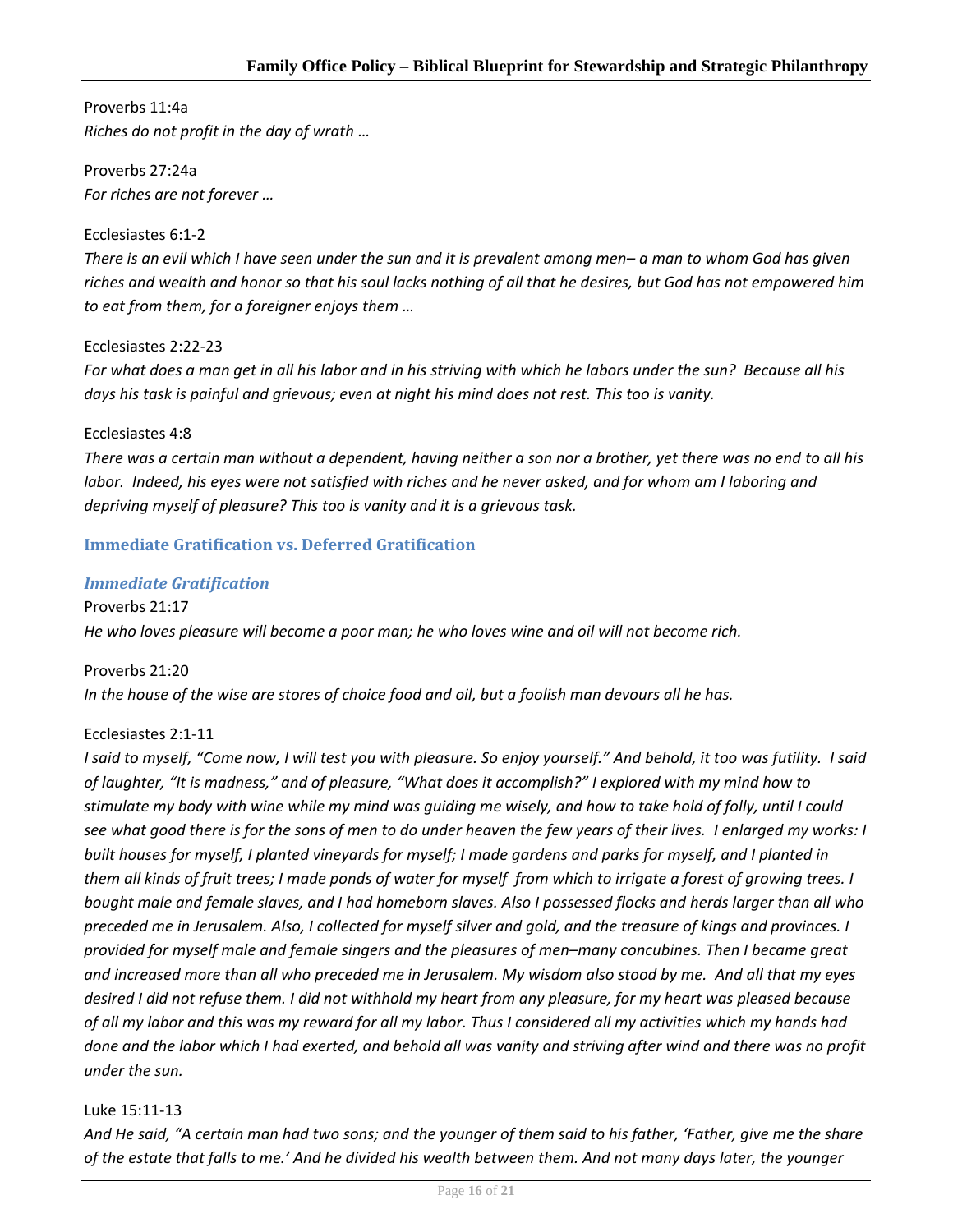*son gathered everything together and went on a journey into a distant country, and there he squandered his estate with loose living."* 

#### <span id="page-16-0"></span>*Deferred Gratification*

#### Matthew 16:24

*Then Jesus said to His disciples, "If anyone wishes to come after Me, let him deny himself, and take up his cross, and follow Me.* 

#### Luke 14:33

*"So therefore, no one of you can be My disciple who does not give up all his own possessions.* 

#### Matthew 6:19-21

*Do not lay up for yourselves treasures upon earth, where moth and rust destroy, and where thieves break in and steal. But lay up for yourselves treasures in heaven, where neither moth nor rust destroys, and where thieves do not break in or steal; for where your treasure is, there will your heart be also.* 

#### Matthew 19:21-24

*Jesus said to him, "If you wish to be complete, go and sell your possessions and give to the poor, and you shall have treasure in heaven; and come, follow Me." But when the young man heard this statement, he went away grieved; for he was one who owned much property. And Jesus said to His disciples, "Truly I say to you, it is hard*  for a rich man to enter the kingdom of heaven. And again I say to you, it is easier for a camel to go through the *eye of a needle, than for a rich man to enter the kingdom of God."* 

#### Matthew 19:29

*And everyone who has left houses or brothers or sisters or father or mother or children or farms for My name's sake, shall receive many times as much, and shall inherit eternal life.*

#### <span id="page-16-1"></span>**Loving Them**

#### 1 Timothy 6:10

*For the love of money is a root of all sorts of evil, and some by longing for it have wandered away from the faith, and pierced themselves with many a pang.* 

#### <span id="page-16-2"></span>**Hoarding Them**

Ecclesiastes 5:13 *There is a grievous evil which I have seen under the sun: riches being hoarded by their owner to his hurt.* 

#### 1 John 3:17

*But whoever has the world's goods, and beholds his brother in need and closes his heart against him, how does the love of God abide in him?* 

#### Proverbs 28:27b

*But he who shuts his eyes (to the poor) will have many curses.* 

#### Luke 12:15-20

*And He said to them, "Beware, and be on your guard against every form of greed; for not even when one has an abundance does his life consist of his possessions." And He told them a parable, saying, "The land of a certain rich man was very productive. And he began reasoning to himself, saying, 'What shall I do, since I have no place to store my crops?' And he said, 'This is what I will do: I will tear down my barns and build larger ones, and there*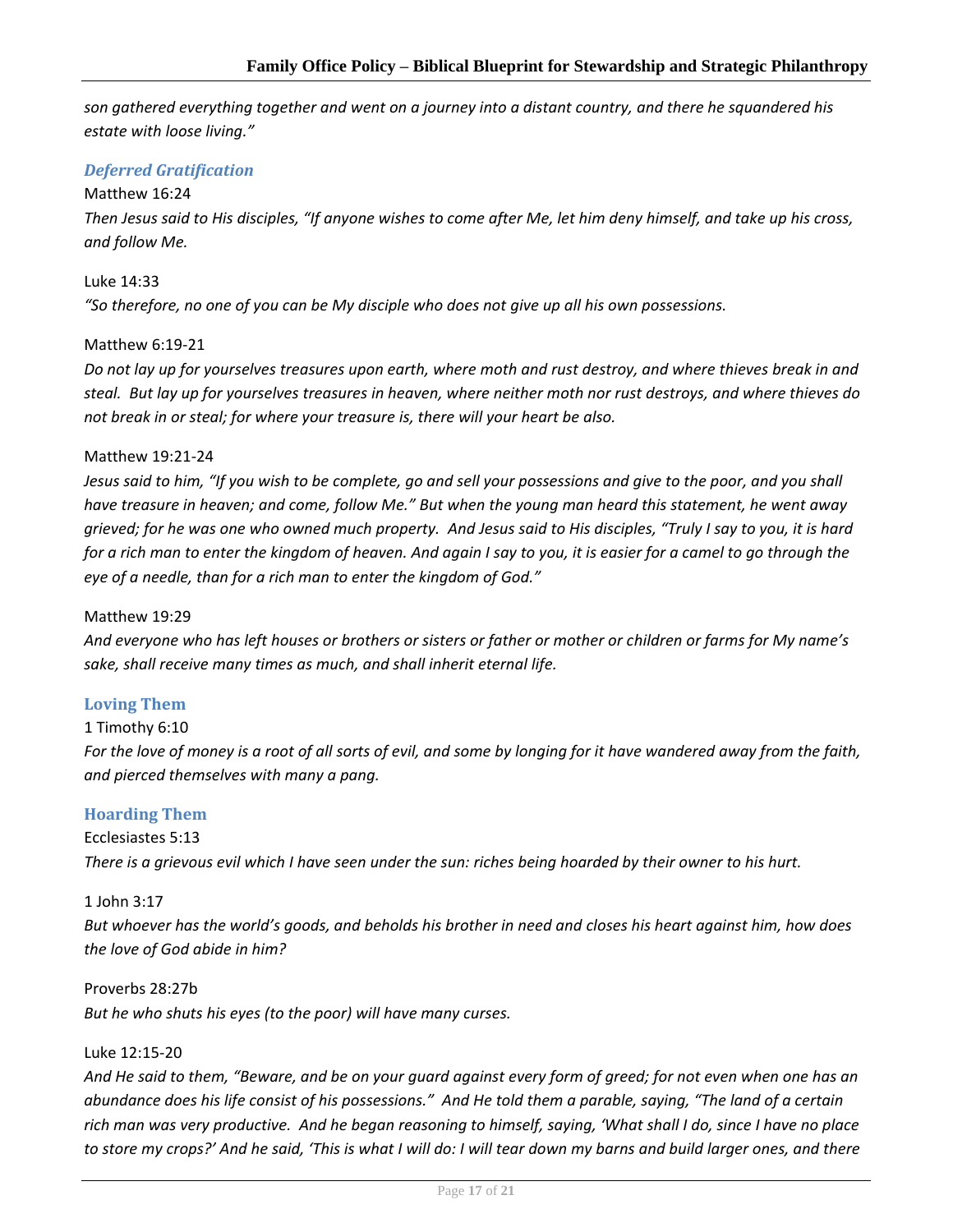*I will store all my grain and my goods. And I will say to my soul, Soul, you have many goods laid up for many years to come; take your ease, eat, drink and be merry.' But God said to him, 'You fool! This very night your soul is required of you; and now who will own what you have prepared?'"* 

#### <span id="page-17-0"></span>**Damage Done in Pursuing Them**

#### Matthew 13:22

*And the one on whom seed was sown among the thorns, this is the man who hears the word, and the worry of the world, and the deceitfulness of riches choke the word, and it becomes unfruitful.* 

Matthew 16:26a *For what will a man be profited, if he gains the whole world, and forfeits his soul?* 

#### Matthew 25:25-26, 30

*And I was afraid, and went away and hid your talent in the ground; see, you have what is yours. But his master answered and said to him, "You wicked, lazy slave, you knew that I reap where I did not sow, and gather where I scattered no seed." And cast out the worthless slave into the outer darkness; in that place there shall be weeping and gnashing of teeth.* 

#### 1 Timothy 6:9, 10b

*But those who want to get rich fall into temptation and a snare and many foolish and harmful desires which plunge men into ruin and destruction… and some by longing for it have wandered away from the faith, and pierced themselves with many a pang.* 

#### <span id="page-17-1"></span>**Contentment With Them**

#### 1 Timothy 6:7-8

For we have brought nothing into the world, so we cannot take anything out of it either. And if we have food and *covering, with these we shall be content.* 

#### Proverbs 23:4-5

*Do not weary yourself to gain wealth, cease from your consideration of it. When you set your eyes on it, it is gone. For wealth certainly makes itself wings, like an eagle that flies toward the heavens.* 

#### Proverbs 30:8b-9

*... Give me neither poverty nor riches, but give me only my daily bread. Otherwise, I may have too much and disown you and say, "Who is the LORD?" Or I may become poor and steal, and so dishonor the name of my God.* 

#### Philippians 4:11-12

*Not that I speak from want; for I have learned to be content in whatever circumstances I am. I know how to get along with humble means, and I also know how to live in prosperity; in any and every circumstance I have learned the secret of being filled and going hungry, both of having abundance and suffering need.* 

#### Luke 3:14b

*. . . Be content with your wages."* 

#### Hebrews 13:5

*Let your character be free from the love of money, being content with what you have; for He Himself has said, "I will never desert you, nor will I ever forsake you."*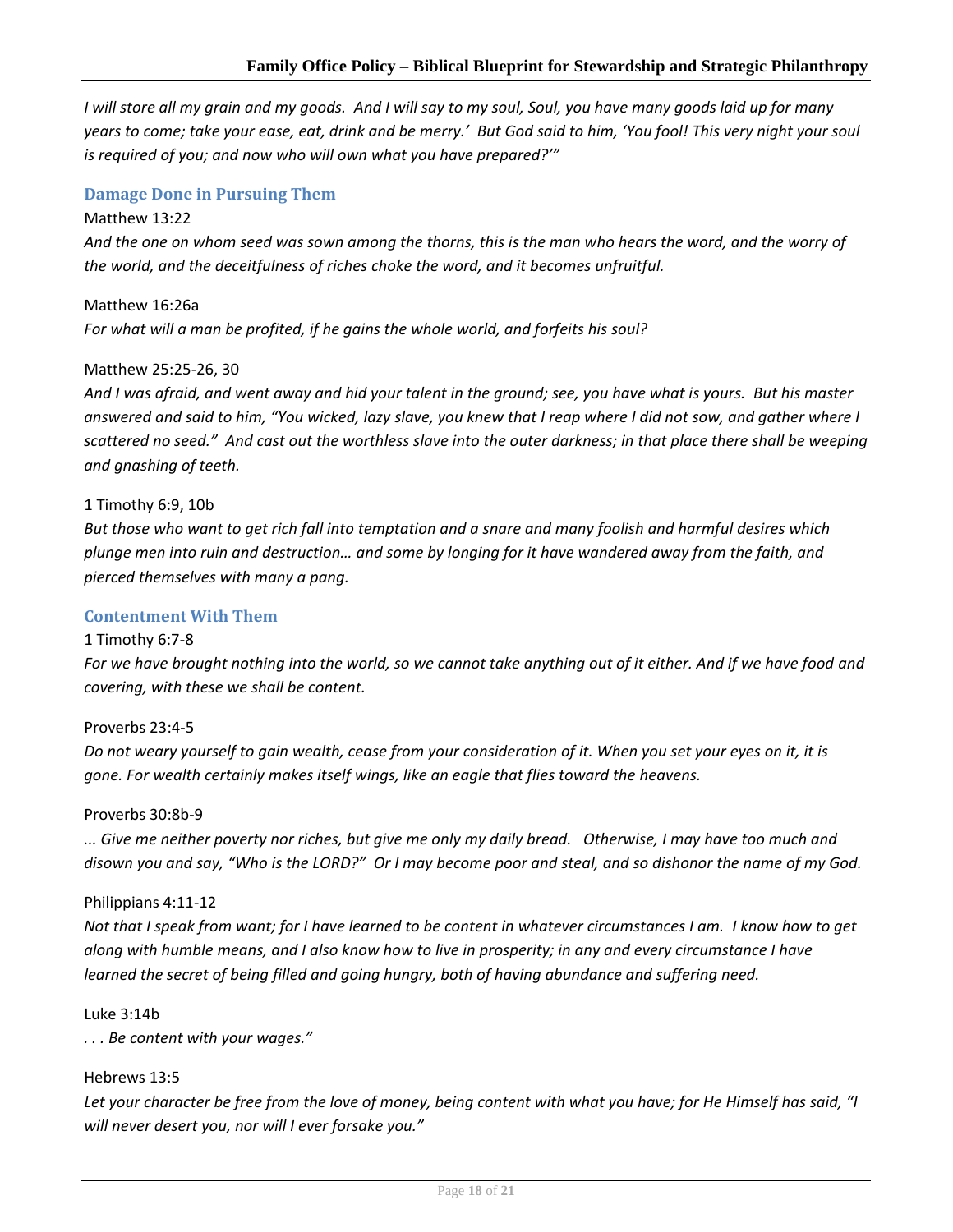#### Ecclesiastes 5:10

*He who loves money will not be satisfied with money, nor he who loves abundance with its income. This too is vanity.* 

<span id="page-18-0"></span>**Borrowing for/Lending Possessions**

#### <span id="page-18-1"></span>*Borrowing for Them*

<span id="page-18-2"></span>Pay your debt Proverbs 3:27-28 *Do not withhold good from those to whom it is due, when it is in your power to do it. Do not say to your neighbor, "Go, and come back, and tomorrow I will give it." When you have it with you.* 

Psalm 37:21 *The wicked borrows and does not pay back, but the righteous is gracious and gives.* 

Romans 13:8 *Let no debt remain outstanding …*

<span id="page-18-3"></span>Debt Enslaves You Proverbs 22:7 *The rich rule over the poor, and the borrower is servant to the lender.* 

#### <span id="page-18-4"></span>*Co-signing for Them*

#### Proverbs 6:1-5

*My son, if you have become surety for your neighbor, have given a pledge for a stranger, if you have been snared with the words of your mouth, have been caught with the words of your mouth, do this then, my son, and deliver yourself; since you have come into the hand of your neighbor, go, humble yourself, and importune your neighbor. Do not give sleep to your eyes, nor slumber to your eyelids; deliver yourself like a gazelle from the hunter's hand, and like a bird from the hand of the fowler.* 

Proverbs 11:15 *He who is surety for a stranger will surely suffer for it, but he who hates going surety is safe.* 

Proverbs 17:18 *A man lacking in sense pledges, and becomes surety in the presence of his neighbor.* 

Proverbs 20:16 *Take his garment when he becomes surety for a stranger; and for foreigners, hold him in pledge.* 

#### Proverbs 22:26-27

*Do not be among those who give pledges, among those who become sureties for debts. If you have nothing with which to pay, why should he take your bed from under you?*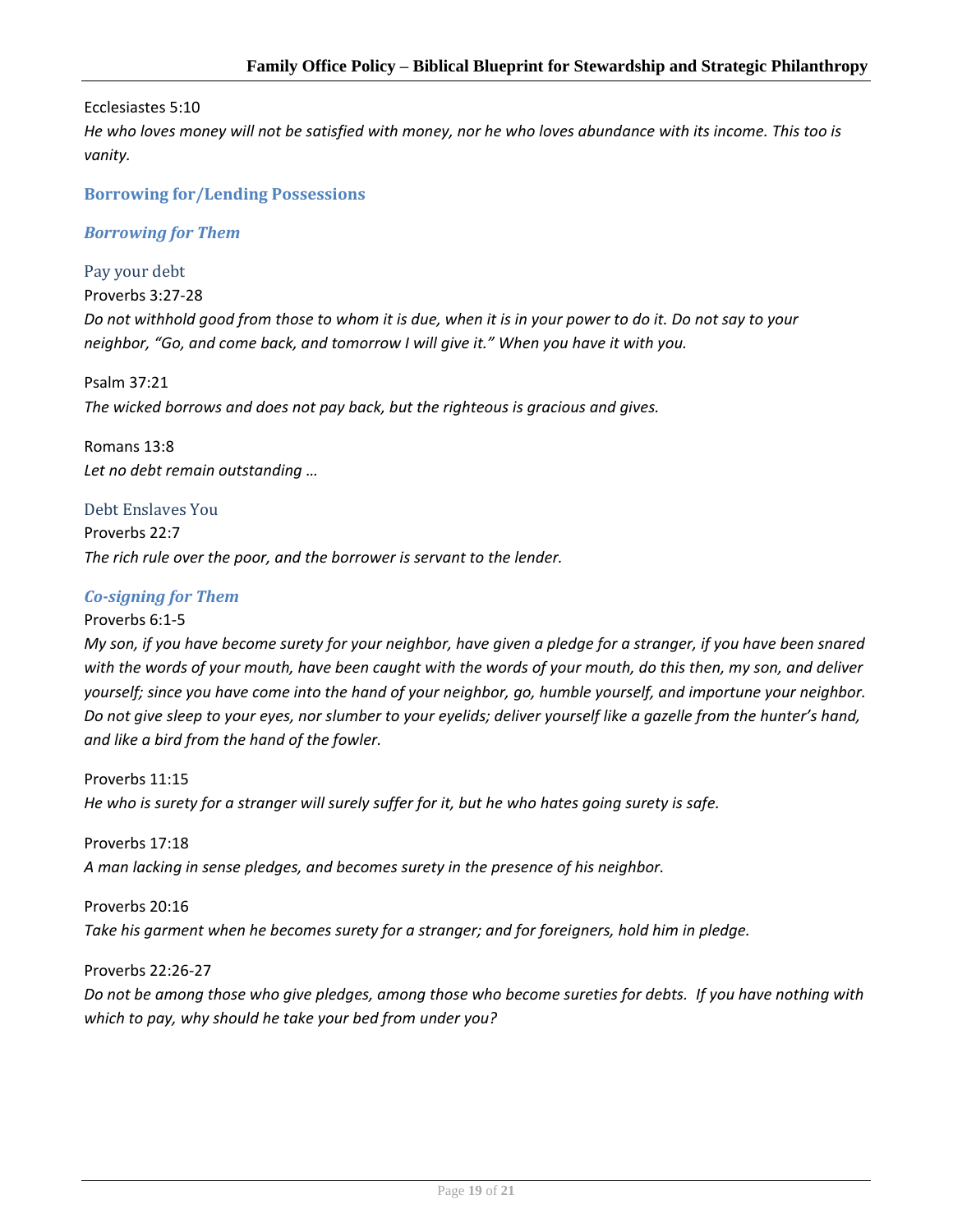#### <span id="page-19-0"></span>*Loaning Them*

#### <span id="page-19-1"></span>Interest charged

#### Matthew 25:27

*Then you ought to have put my money in the bank, and on my arrival I would have received my money back with interest.* 

#### <span id="page-19-2"></span>No interest charged

#### Exodus 22:25

*If you lend money to My people, to the poor among you, you are not to act as a creditor to him; you shall not charge him interest.* 

#### Deuteronomy 23:19-20

*You shall not charge interest to your brother—interest on money or food or anything that is lent out at interest. To a foreigner you may charge interest, but to your brother you shall not charge interest, that the Lord your God may bless you in all to which you set your hand in the land which you are entering to possess.*

#### Proverbs 28:8

*He who increases his wealth by interest and usury gathers it for him who is gracious to the poor.* 

#### <span id="page-19-3"></span>*Forgiveness of Debts*

#### Matthew 18:24-34

*And when he had begun to settle them, there was brought to him one who owed him ten thousand talents. But since he did not have the means to repay, his lord commanded him to be sold, along with his wife and children and all that he had, and repayment to be made. The slave therefore falling down, prostrated himself before him, saying, "Have patience with me, and I will repay you everything." And the lord of that slave felt compassion and released him and forgave him the debt. But that slave went out and found one of his fellow slaves who owed him a hundred denarii; and he seized him and began to choke him, saying, "Pay back what you owe." So his fellow slave fell down and began to entreat him, saying, "Have patience with me and I will repay you." He was unwilling however, but went and threw him in prison until he should pay back what was owed. So when his fellow slaves saw what had happened, they were deeply grieved and came and reported to their lord all that had happened. Then summoning him, his lord said to him, "You wicked slave, I forgave you all that debt because you entreated me. Should you not also have had mercy on your fellow slave, even as I had mercy on you?" And his lord, moved with anger, handed him over to the torturers until he should repay all that was owed him.* 

#### Luke 7:41-42

*A certain moneylender had two debtors: one owed five hundred denarii, and the other fifty. When they were unable to repay, he graciously forgave them both. Which of them therefore will love him more?* 

#### Luke 6:34-35

*And if you lend to those from whom you expect to receive, what credit is that to you? Even sinners lend to sinners, in order to receive back the same amount. But love your enemies, and do good, and lend, expecting nothing in return; and your reward will be great, and you will be sons of the Most High; for He Himself is kind to ungrateful and evil men.*